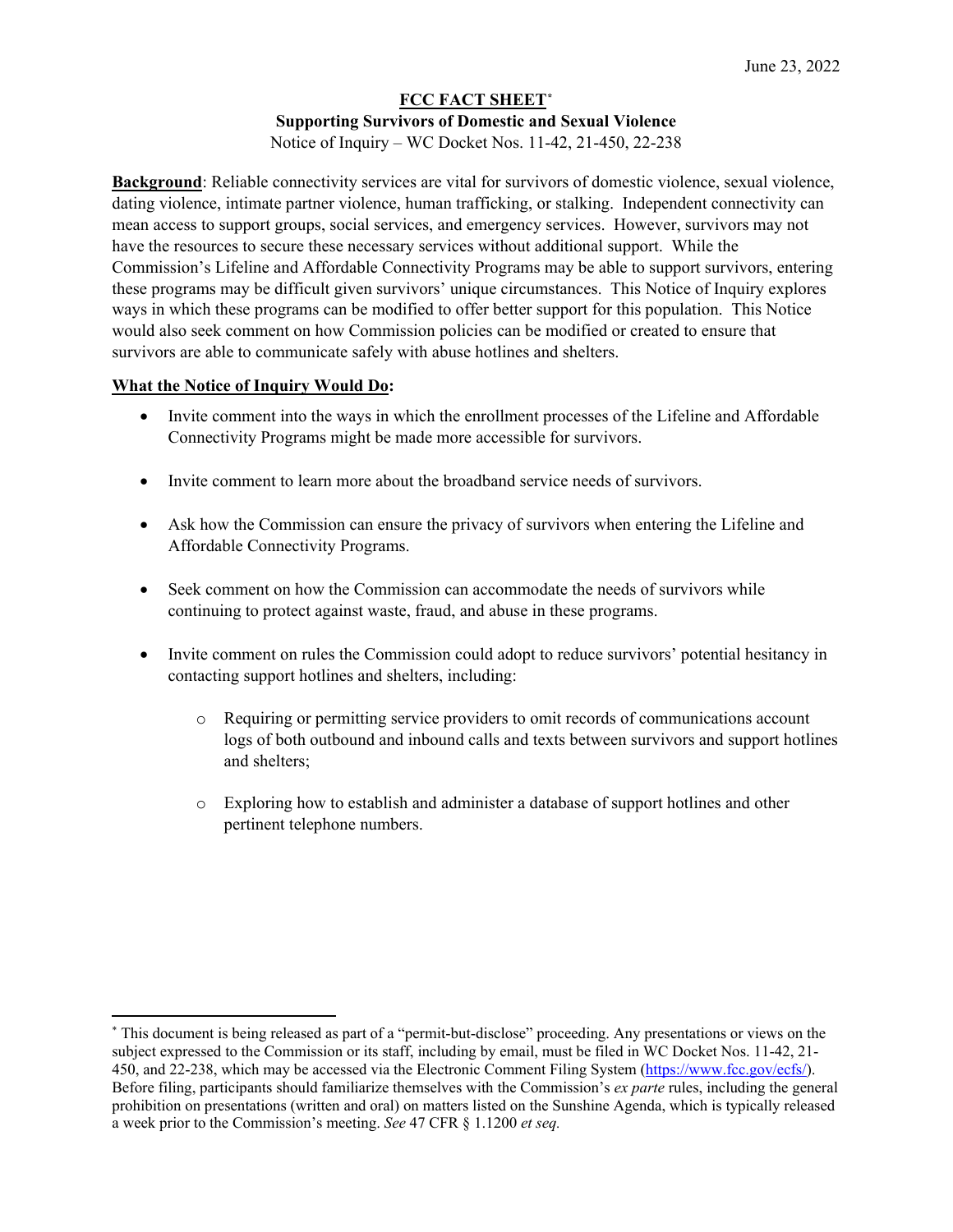#### **Before the Federal Communications Commission Washington, D.C. 20554**

| In the Matter of                                        |                      |
|---------------------------------------------------------|----------------------|
| Lifeline and Link Up Reform and Modernization           | WC Docket No. 11-42  |
| Affordable Connectivity Program                         | WC Docket No. 21-450 |
| Supporting Survivors of Domestic and Sexual<br>Violence | WC Docket No. 22-238 |

### **NOTICE OF INQUIRY[\\*](#page-1-0)**

**Adopted: [] Released: []**

## **Comment Date: (30 days after release) Reply Comments Date: (60 days after release)**

By the Commission:

#### **TABLE OF CONTENTS**

| D. Protecting the Privacy of Calls and Communications With Hotlines and Shelters  48 |  |
|--------------------------------------------------------------------------------------|--|
|                                                                                      |  |
|                                                                                      |  |
|                                                                                      |  |
|                                                                                      |  |

#### **I. INTRODUCTION**

1. For survivors escaping domestic violence, sexual violence, dating violence, intimate partner violence, human trafficking, or stalking, reliable connectivity service can be life-preserving. An

<span id="page-1-0"></span><sup>\*</sup> This document has been circulated for tentative consideration by the Commission at its July 14, 2022 open meeting. The issues referenced in this document and the Commission's ultimate resolution of those issues remain under consideration and subject to change. This document does not constitute any official action by the Commission. However, the Chairwoman has determined that, in the interest of promoting the public's ability to understand the nature and scope of issues under consideration, the public interest would be served by making this document publicly available. The FCC's *ex parte* rules apply and presentations are subject to "permit-but-disclose" *ex parte* rules. *See, e.g.*, 47 C.F.R. §§ 1.1206, 1.1200(a). Participants in this proceeding should familiarize themselves with the Commission's *ex parte* rules, including the general prohibition on presentations (written and oral) on matters listed on the Sunshine Agenda, which is typically released a week prior to the Commission's meeting. *See* 47 CFR §§ 1.1200(a), 1.1203.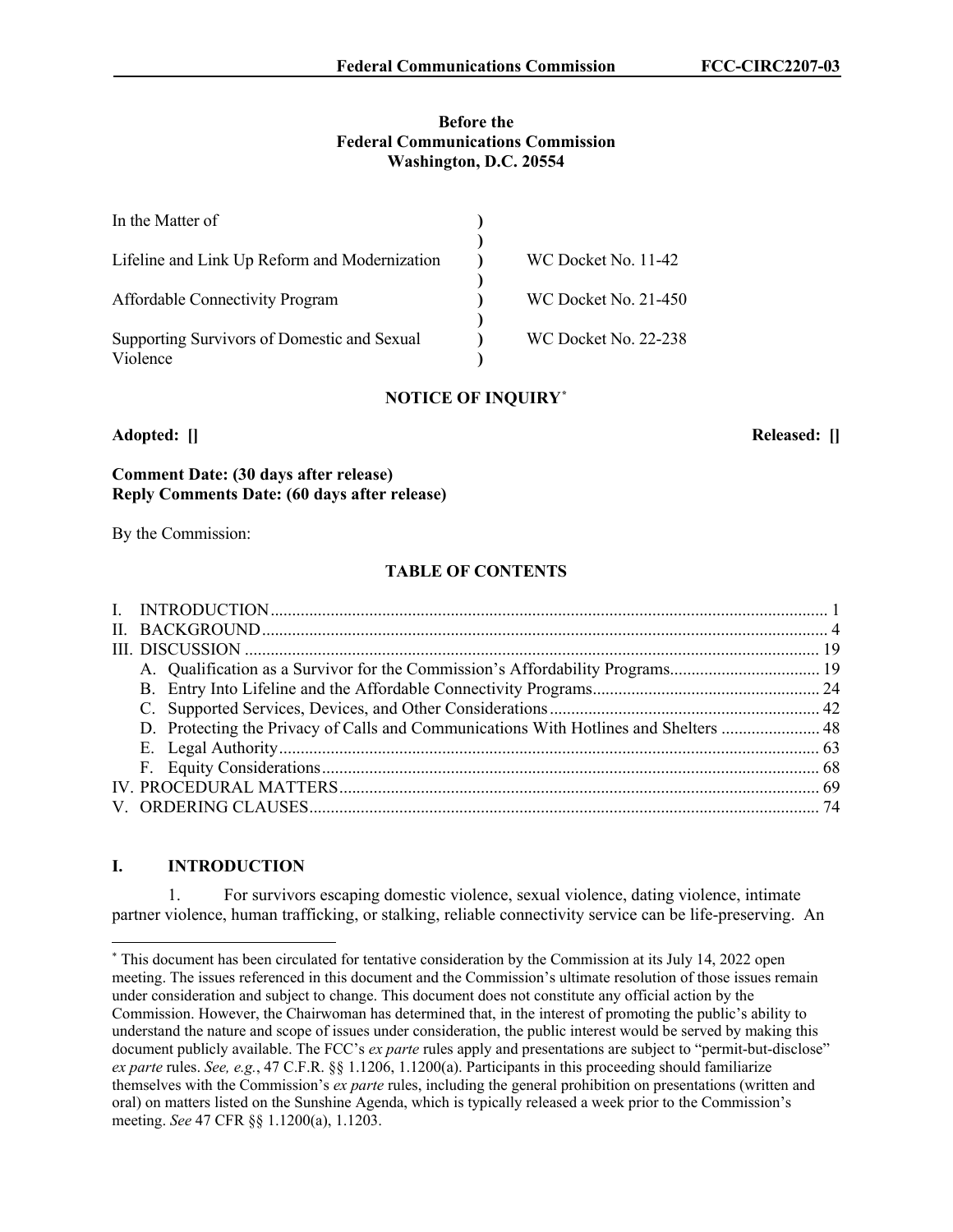independent phone or broadband connection can help survivors break away from abusive relationships and circumstances while maintaining contact with safe support networks. And in instances where survivors do not have access to an independent phone or broadband connection, it is important for the survivors to be able to use other available services without fear of their communications, location, or other private information being revealed to the perpetrator. In this Notice of Inquiry, we initiate a process to evaluate steps the Federal Communications Commission (Commission) could take to assist survivors.

The Commission's affordability programs, the Lifeline program (Lifeline) and Affordable Connectivity Program (ACP), help low-income consumers offset the costs of and gain access to those same vital connectivity services. In general, the programs' application and eligibility determination processes balance the goals of minimizing burdens on eligible program applicants while preventing program funds from being spent to support service for ineligible households. These processes, however, may not adequately accommodate enrollment for survivors who are in the whirlwind of fleeing violence, when their own phone or broadband line is needed most urgently but when they may be least likely to have the documentation often required for program enrollment. We therefore believe it is appropriate for the Commission to consider whether survivors currently lack the ability to fully utilize these programs, and we seek to gain a better understanding of whether and how these programs might be modified to support survivors.

3. We note that Congress has also taken an interest in supporting this population by considering the proposed Safe Connections Act,<sup>[1](#page-2-0)</sup> which would direct the Commission to adopt rules considering specific measures to benefit survivors. Independent of the proposed Safe Connections Act or other proposed legislative action, we explore in this Notice whether additional Lifeline or ACP rules could better support survivors who face financial insecurity. Relatedly, consistent with the proposed Safe Connections Act, this Notice also explores whether and how to eliminate one possible cause of survivors' hesitancy in seeking support—the potential ability of abusers to access communications account logs of both outbound and inbound calls and text messages between survivors and hotlines and shelters. This Notice raises several potential paths to furthering access to vital services; however, the Commission welcomes the expertise of the community that supports survivors and others for additional ideas and methods that the Commission may employ to best serve the needs of survivors.

### **II. BACKGROUND**

4. *Domestic Violence in the United States.* Domestic violence is a significant public health and safety issue that has many individual and societal costs, harming and upending the lives of millions every year. On average, more than one in three women and one in four men in the United States will experience some form of domestic violence during their lifetime. [2](#page-2-1) Every year, domestic violence affects more than 12 million people.<sup>[3](#page-2-2)</sup> Roughly 35% of female survivors and 11% of male survivors experience some form of physical injury related to domestic violence. [4](#page-2-3) About one in five homicide victims are killed by an intimate partner and over half of female homicide victims in the United States are killed by a current or former male intimate partner.<sup>[5](#page-2-4)</sup> And domestic violence has a long-term impact on many survivors, with 29% of women and 10% of men reporting that these experiences affect their ability to

<span id="page-2-0"></span><sup>1</sup> *See generally* Safe Connections Act of 2022, S.120, 117th Cong. § 4-5 (as passed by the Senate, Mar. 17, 2022) (Safe Connections Act). *See also* Safe Connections Act of 2022, H.R. 7132, 117th Cong. The Senate and House legislation is identical in all respects pertinent to this Notice. For convenience, we will refer to the Senate version.

<span id="page-2-1"></span><sup>&</sup>lt;sup>2</sup> National Domestic Violence Hotline,<https://www.thehotline.org/stakeholders/domestic-violence-statistics/> (last visited June 21, 2022).

<span id="page-2-2"></span><sup>3</sup> *Id.*

<span id="page-2-4"></span><span id="page-2-3"></span><sup>4</sup> Center for Disease Control and Prevention, Fast Facts: Preventing Intimate Partner Violence, <https://www.cdc.gov/violenceprevention/intimatepartnerviolence/fastfact.html> (last visited June 21, 2022).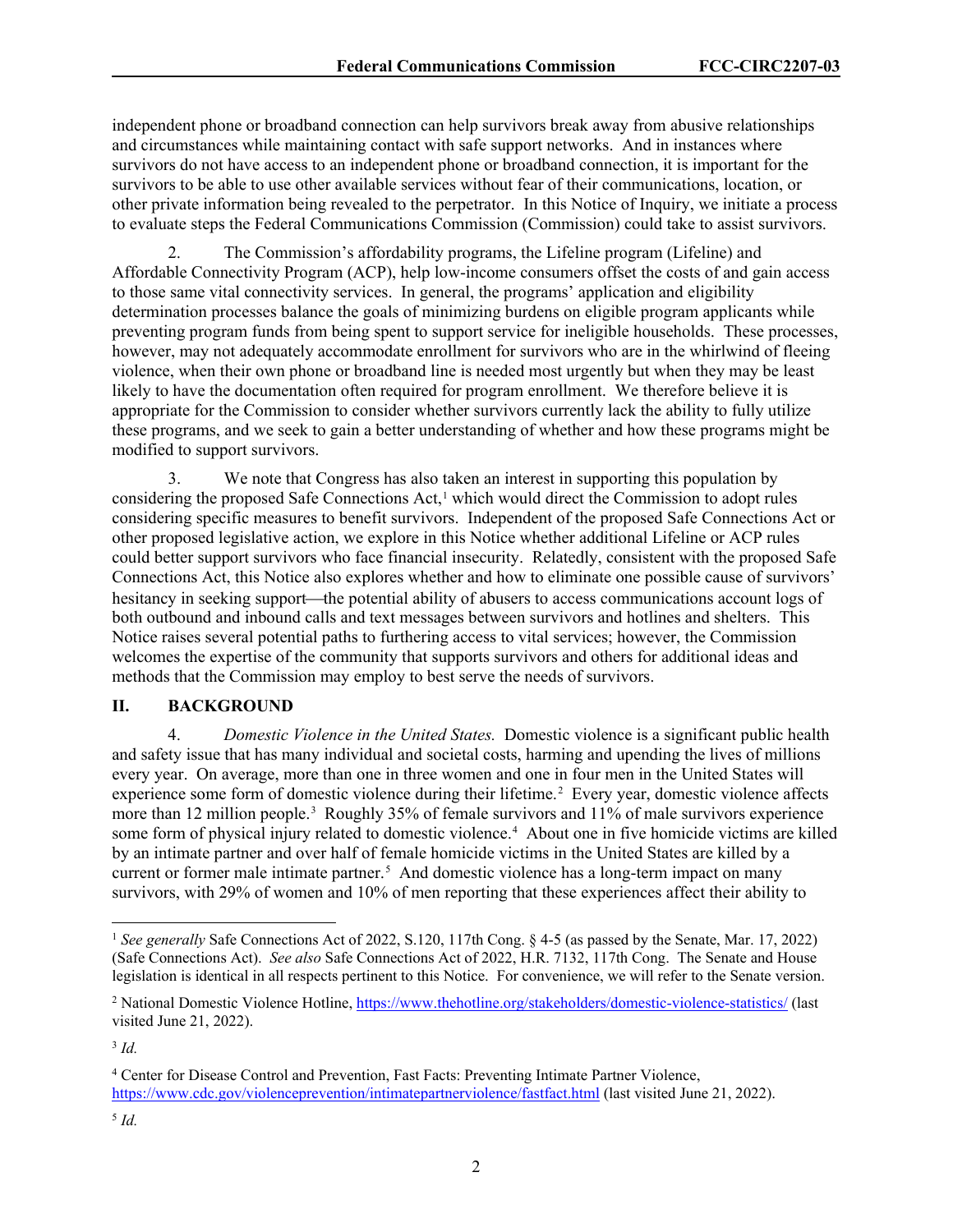function.<sup>[6](#page-3-0)</sup> Survivors can experience mental health problems such as depression and posttraumatic stress disorder symptoms, interfering with their ability to go about their daily lives. LGBTQ+ individuals face similar or higher rates of domestic violence, which is often compounded by higher rates of discrimination in other aspects of their lives.<sup>[7](#page-3-1)</sup> The COVID-19 pandemic has only exacerbated these problems, with economic stress, disaster‐related instability, increased exposure to exploitative relationships, and reduced options for help leading in some cases to violence where it did not exist before.[8](#page-3-2)

5. Survivors often face severe financial hardship when attempting to establish financial independence from an abuser.<sup>[9](#page-3-3)</sup> For example, a survivor attempting to distance himself or herself from an abuser may incur a dramatic loss of income after severing financial dependence or from resulting relocation efforts.[10](#page-3-4) This is exacerbated by the fact that an abuser may have control over a family phone or broadband plan, which a survivor may have relied on for personal and professional communications.[11](#page-3-5) Indeed, access to connectivity services are vital to survivors' efforts to maintain essential connections with family, social safety networks, employers, and support services. These vital resources can be essential to survivors attempting to take charge of their lives.

6. Due to the interconnected nature of modern society, perpetrators of violence and abuse can increasingly use communications services and devices to exercise control over, monitor, and abuse others. In some unfortunate circumstances, if the primary account holder is the abuser in the relationship, service providers' call logs can enable the abuser to stalk the survivor during and even after a relationship.[12](#page-3-6) Gaining access to call logs does not require advanced computer skills because the call logs were designed to be consumer friendly, providing the calling or called telephone number (and sometimes the caller identification (ID) name associated with the number) as well as the call date, time, duration, type of call (inbound or outbound), and, as applicable, toll charges.[13](#page-3-7) Abusers can use this sensitive

<span id="page-3-2"></span><sup>8</sup> *See Alarming Trends in US Domestic Violence During the COVID-19 Pandemic*, 38 Am. J. Emergency Med. 2753 (2020)[, https://www.ajemjournal.com/action/showPdf?pii=S0735-6757%2820%2930307-7.](https://www.ajemjournal.com/action/showPdf?pii=S0735-6757%2820%2930307-7)

<span id="page-3-3"></span><sup>9</sup> *See* National Coalition Against Domestic Violence, Quick Guide: Economic and Financial Abuse, <https://ncadv.org/blog/posts/quick-guide-economic-and-financial-abuse> (last visited June 21, 2022) (stating that finances are often cited as the biggest barrier to leaving an abusive relationship); Adrienne E. Adams, *Measuring the Effects of Domestic Violence on Women's Financial Well-Being*, Center for Financial Security, University of Wisconsin-Madison at 1 (2011),<https://centerforfinancialsecurity.files.wordpress.com/2015/04/adams2011.pdf> (stating that in a study of 103 domestic violence survivors, 102 reported experiencing economic abuse).

<span id="page-3-4"></span><sup>10</sup> See National Network to End Domestic Violence, About Financial Abuse, [https://nnedv.org/content/about](https://nnedv.org/content/about-financial-abuse/)[financial-abuse/](https://nnedv.org/content/about-financial-abuse/) (last visited June 21, 2022) (stating that "[s]urveys of survivors reflect that concerns over their ability to provide financially for themselves and their children was one of the top reason for staying in or returning to an abusive partner.").

<span id="page-3-5"></span><sup>11</sup> *See* Niharika Vattikonda, The Safe Connections Act: Helping survivors break from abusers' phone plans (Apr. 6, 2021), [https://sites.sanford.duke.edu/genderviolencepolicy/2021/04/06/the-safe-connections-act-helping-survivors](https://sites.sanford.duke.edu/genderviolencepolicy/2021/04/06/the-safe-connections-act-helping-survivors-break-from-abusers-phone-plans/)[break-from-abusers-phone-plans/](https://sites.sanford.duke.edu/genderviolencepolicy/2021/04/06/the-safe-connections-act-helping-survivors-break-from-abusers-phone-plans/) (stating that family phone plans pose a unique danger for survivors of domestic violence).

<span id="page-3-6"></span><sup>12</sup> *See* National Network to End Domestic Violence, Survivors' Guide to Phones: Increasing privacy & responding to abuse, 2021,<https://www.techsafety.org/resources-survivors/cell-phone-safety-plan> (last visited June 21, 2022).

<span id="page-3-7"></span><sup>13</sup> *See*, *e.g.*, Frontier, *Understand My Bill*, [https://frontier.com/helpcenter/categories/billing/read-and-pay-my](https://frontier.com/helpcenter/categories/billing/read-and-pay-my-bill/understand-my-bill-residential)[bill/understand-my-bill-residential](https://frontier.com/helpcenter/categories/billing/read-and-pay-my-bill/understand-my-bill-residential) (last visited June 21, 2022); Ooma, *Call Logs*, [https://support.ooma.com/home/call-logs/,](https://support.ooma.com/home/call-logs/) (last visited June 21, 2022).

<span id="page-3-0"></span><sup>6</sup> National Domestic Violence Hotline,<https://www.thehotline.org/stakeholders/domestic-violence-statistics/> (last visited June 21, 2022).

<span id="page-3-1"></span><sup>7</sup> *See, e.g.*, National Coalition of Anti-Violence Programs, Lesbian, Gay, Bisexual, Transgender, Queer, and HIV-Affected Intimate Partner Violence in 2015 at 8-10, 28-29 (2016)[, http://avp.org/wp](http://avp.org/wp-content/uploads/2017/04/2015_ncavp_lgbtqipvreport.pdf)[content/uploads/2017/04/2015\\_ncavp\\_lgbtqipvreport.pdf.](http://avp.org/wp-content/uploads/2017/04/2015_ncavp_lgbtqipvreport.pdf)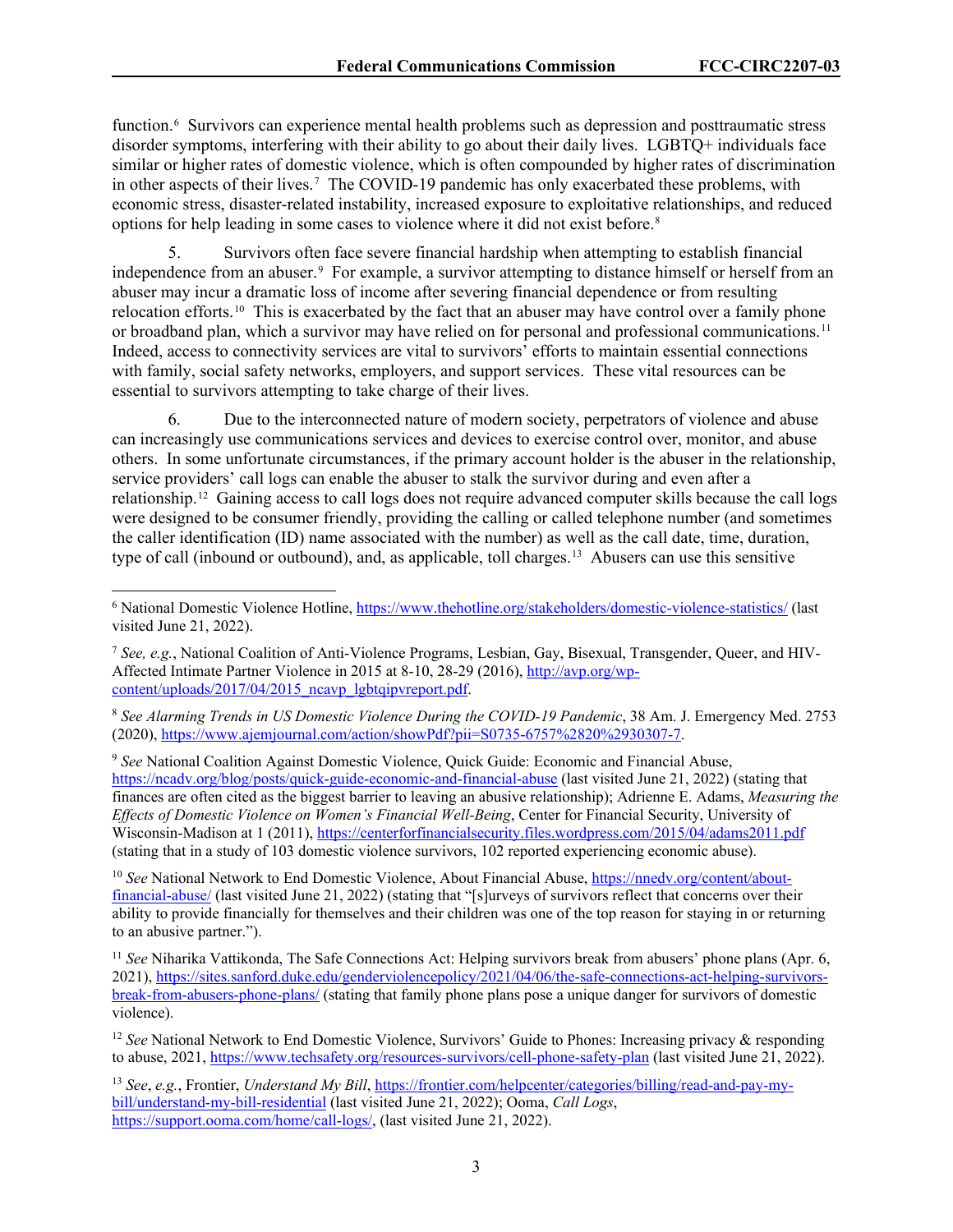information to follow, harass, and threaten the survivor or other family members. While some major service providers provide the call logs to customers only after the first bill has been posted, and even though the logs are not accessible to consumers in real time, some providers have made it explicitly clear that it is not possible to delete call history from an account.[14](#page-4-0) Information from the call logs allows the abuser to determine which numbers the survivor has been calling and, in many cases, where the survivor is located. While the call logs often reveal only the phone numbers called, a malicious abuser can look up a number's subscriber through a quick Internet search. Knowing that the abusers have access to this sensitive information can discourage survivors from reaching out to others for help. As a result, survivors may be afraid to use a phone to plan for their safety, causing services such as the National Domestic Violence Hotline to be underutilized.

7. Survivors may also be hesitant to pursue government-sponsored support while separating from an abuser out of fear of retaliation or for a lack of trust in institutions' ability to protect the privacy of their personal information.[15](#page-4-1) Beyond this, obtaining existing identity or financial documentation which may be in the possession of one's abuser—or accessing new documents to enroll in government programs can be an arduous task for a person navigating the tumult of escaping abuse. As a result, obtaining and submitting personal information or documentation, even for the purpose of enrolling in programs that can help a survivor establish a life independent of an abuser, can be a sensitive and dangerous task that can deter a survivor from seeking government assistance.

8. *Federal Communications Commission Affordability Programs*. The Commission currently has two programs aimed at promoting access to affordable communications for low-income consumers. The first, the Lifeline program, was originally established in 1985 to increase low-income consumers' access to affordable, landline telephone service.<sup>[16](#page-4-2)</sup> Today, the Lifeline program provides qualifying low-income consumers discounts on voice or broadband internet access service, as well as on bundled service.<sup>17</sup> Currently, qualifying low-income consumers receive a \$9.25 monthly discount on Lifeline-supported broadband internet access service or a \$5.25 monthly discount on Lifeline-supported voice services.<sup>18</sup> Low-income residents of Tribal lands<sup>[19](#page-4-5)</sup> can receive up to a \$34.25 monthly discount on Lifeline-supported service.<sup>20</sup> In 2020, Lifeline disbursements totaled approximately \$871 million.<sup>[21](#page-4-7)</sup> As of April, 20[22](#page-4-8), almost 6.8 million subscribers were participating in the Lifeline program.<sup>22</sup>

<span id="page-4-3"></span><sup>17</sup> 47 CFR § 54.401.

<span id="page-4-4"></span><sup>18</sup> *See* 47 CFR § 54.403(a)(1)-(2).

<span id="page-4-5"></span><sup>19</sup> *See* 47 CFR § 54.400(e) (defining Tribal lands for purposes of the Lifeline program).

<span id="page-4-6"></span><sup>20</sup> *See* 47 CFR § 54.403(a)(3).

<span id="page-4-0"></span><sup>14</sup> *See, e.g.*, ATT, *View and Download Call History*[, https://www.att.com/support/article/u-verse-voice/KM1001418](https://www.att.com/support/article/u-verse-voice/KM1001418) (last visited June 21, 2022); Xfinity, *View Call History in Xfinity Voice*, <https://www.xfinity.com/support/articles/check-voicemail-xfinity-connect> (last visited June 21, 2022).

<span id="page-4-1"></span><sup>&</sup>lt;sup>15</sup> See Technology Safety, Why Privacy and Confidentiality Matters for Victims of Domestic & Sexual Violence, <https://www.techsafety.org/privacymatters> (last visited June 21, 2022) (explaining that privacy and secrecy are crucial components of a survivor's safety when seeking assistance).

<span id="page-4-2"></span><sup>16</sup> *See [MTS and WATS Market Structure,](about:blank#co_pp_sp_1037_939) and Amendment of Parts 67 & 69 of the Commission's Rules and Establishment of a Joint Board*, CC Docket Nos. 78-72, 80-286, Report and Order, 50 Fed. Reg. 939 (Jan. 8, 1985).

<span id="page-4-7"></span><sup>21</sup> *See* 2021 Universal Service Monitoring Report, p. 30, Table 2-2[, https://docs.fcc.gov/public/attachments/DOC-](https://docs.fcc.gov/public/attachments/DOC-379181A1.pdf)[379181A1.pdf.](https://docs.fcc.gov/public/attachments/DOC-379181A1.pdf)

<span id="page-4-8"></span><sup>22</sup> *See* Universal Service Administrative Company, *Program Data, Lifeline Participation, April 2022*, <https://www.usac.org/lifeline/resources/program-data/#Participation> (last visited June 21, 2022).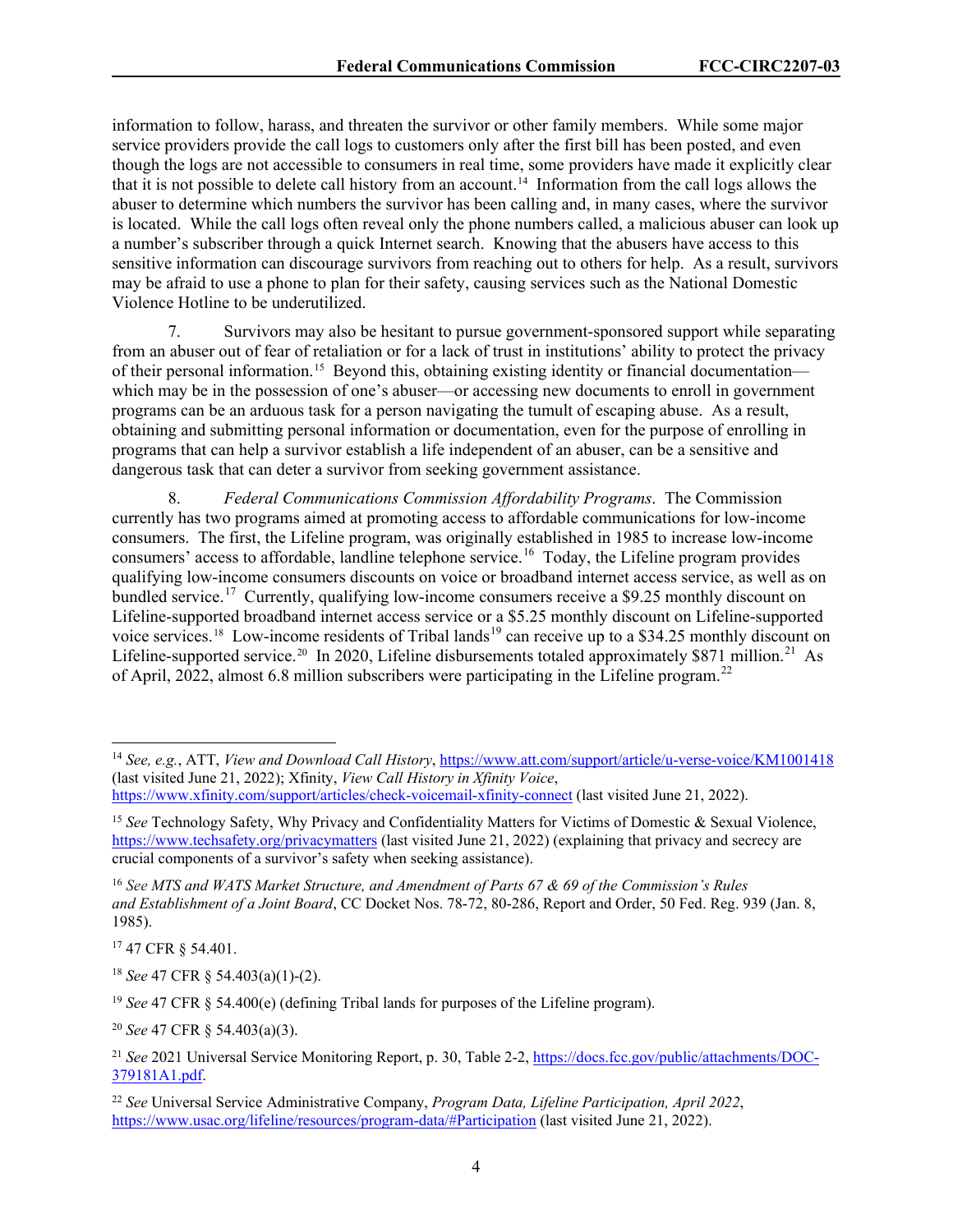9. Consumers can apply for the Lifeline program through the National Lifeline Eligibility Verifier (National Verifier), which uses automated connections, established under the Computer Matching and Privacy Protection Act of 1988,<sup>[23](#page-5-0)</sup> to eligibility data sources to confirm many applicants' eligibility.[24](#page-5-1) During enrollment, applicants must provide certain identifying information. This includes an applicant's full name; full residential address; the status (permanent or temporary) of that residential address; billing address, if different from the applicant's residential address; date of birth; and last four digits of the applicant's Social Security Number, or the applicant's Tribal identification number, if the applicant is a member of a Tribal nation and does not have a Social Security Number.[25](#page-5-2) Applicants may qualify for the Lifeline program by participating in a qualifying assistance program (that is, Medicaid, Supplemental Nutrition Assistance Program, Supplemental Security Income, Federal Public Housing Assistance, or Veterans and Survivors Pension Benefit) or by having an income at or below 135% of the Federal Poverty Guidelines.<sup>[26](#page-5-3)</sup> Residents of Tribal lands can also qualify for the Lifeline program by meeting the aforementioned criteria or by participating in a qualifying Tribal-specific federal assistance program.[27](#page-5-4)

10. If the National Verifier or state administrator cannot determine an applicant's programbased eligibility by accessing eligibility databases, the National Verifier or state administrator will review documentation demonstrating that an applicant qualifies under the program-based eligibility requirements.[28](#page-5-5) Acceptable documentation of program eligibility includes the current or prior year's statement of benefits from a qualifying assistance program, a notice or letter of participation in a qualifying assistance program, program participation documents, or another official document demonstrating that the applicant, one or more of the applicant's dependents or the applicant's household receives benefits from a qualifying assistance program.<sup>[29](#page-5-6)</sup>

11. Alternatively, an applicant can submit documentation that establishes that the applicant meets the Lifeline program's income-based eligibility criteria.[30](#page-5-7) Acceptable documentation of income eligibility includes the prior year's state, federal, or Tribal tax return; current income statement from an employer or paycheck stub; a Social Security statement of benefits; a Veterans Administration statement of benefits; a retirement/pension statement of benefits; an Unemployment/Workers' Compensation statement of benefit; federal or Tribal notice letter of participation in General Assistance; or a divorce decree, child support award, or other official document containing income information.<sup>31</sup> If the applicant

<span id="page-5-2"></span><sup>25</sup> *See* 47 CFR § 54.410(d)(2)(i)-(vi).

<span id="page-5-3"></span><sup>26</sup> *See* 47 CFR § 54.409.

<span id="page-5-4"></span><sup>27</sup> *See* 47 CFR § 54.409(b) (listing the following qualifying Tribal-specific federal assistance programs: Bureau of Indian Affairs general assistance, Tribally-administered Temporary Assistance for Needy Families, Head Start (only those households meeting its income qualifying standard), and the Food Distribution Program on Indian Reservations).

<span id="page-5-5"></span><sup>28</sup> *See* 47 CFR § 54.410.

<span id="page-5-6"></span><sup>29</sup> *See, e.g.*, Universal Service Administrative Company, *Resolve Application Errors*, <https://www.usac.org/lifeline/national-verifier/how-to-use-nv/resolve-application-errors/> (last visited June 21, 2022)*.*

<span id="page-5-0"></span><sup>&</sup>lt;sup>23</sup> Computer Matching and Privacy Protection Act of 1988 (CMPPA), Public Law 100-503, 102 Stat. 2507 (1988), which was enacted as an amendment to the Privacy Act of 1974 (Privacy Act), 5 U.S.C. § 552a.

<span id="page-5-1"></span><sup>&</sup>lt;sup>24</sup> In California, Oregon, and Texas, subscribers' eligibility is determined through their respective state administrator. *See Wireline Competition Bureau Announces the Launch of the National Lifeline Eligibility Verifier in California*, WC Docket No. 11-42, Public Notice, 35 FCC Rcd 13029 (WCB 2020); *Wireline Competition Bureau Announces the Launch of the National Lifeline Eligibility Verifier in Oregon and Texas*, WC Docket No. 11-42, Public Notice, 35 FCC Rcd 11,721 (WCB 2020).

<span id="page-5-7"></span><sup>30</sup> *See* 47 CFR § 54.410(b)(i)(B).

<span id="page-5-8"></span><sup>31</sup> *See id.*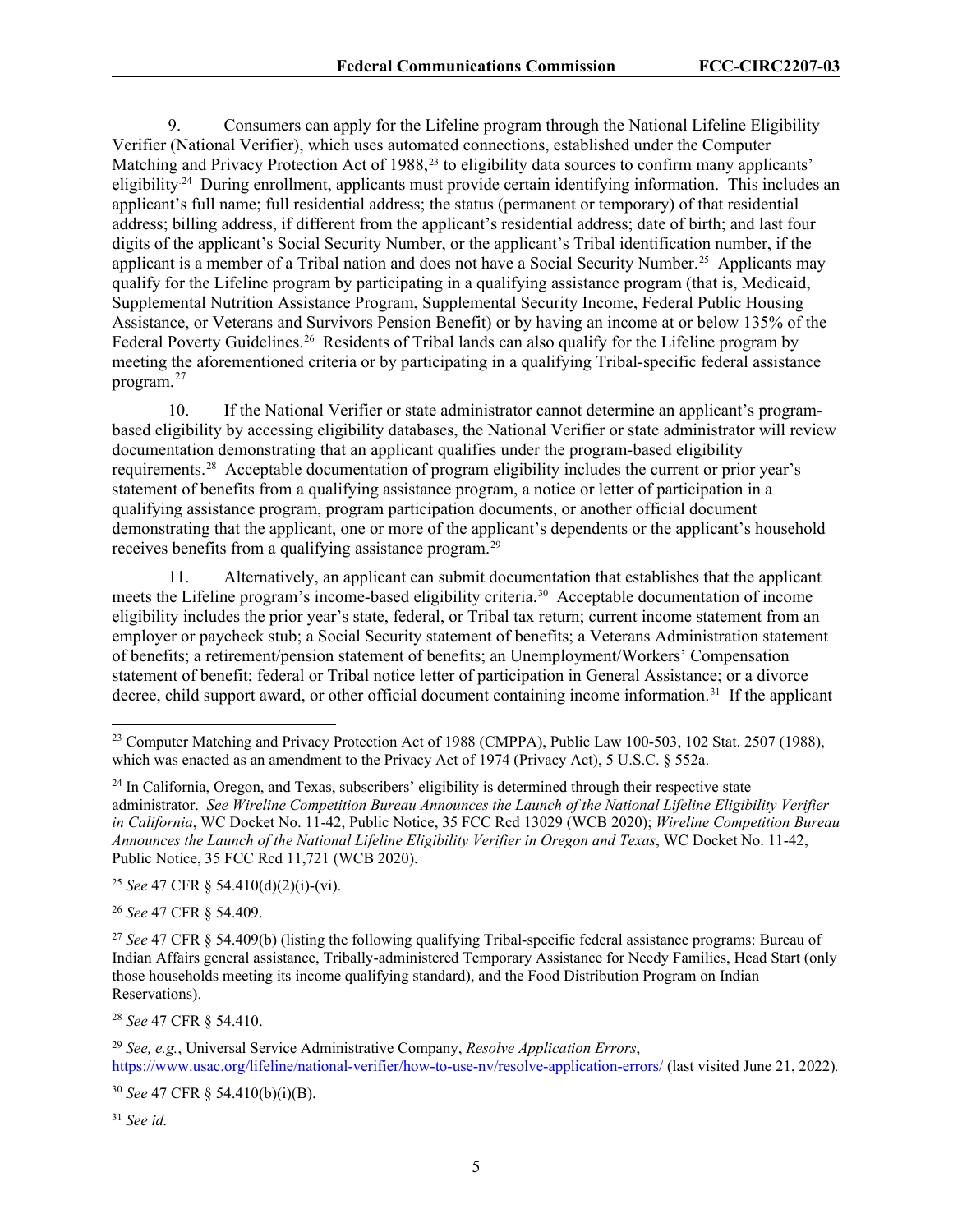presents documentation of income that does not cover a full year, such as current pay stubs, the applicant must present the same type of documentation covering three consecutive months within the previous twelve months.<sup>[32](#page-6-0)</sup>

12. The second Commission affordability program, the Affordable Connectivity Program, provides eligible low-income households discounted internet service and a one-time discount on a connected device.[33](#page-6-1) As part of the investment in broadband affordability, deployment, and access in the Infrastructure Investment and Jobs Act (Infrastructure Act), Congress made several changes to the Emergency Broadband Benefit Program to transform it from an emergency program designed to respond to a public health crisis to a longer-term broadband affordability program, and appropriated to the Commission an additional \$14.2 billion to implement those changes and support.[34](#page-6-2) As of June 2022, approximately 12.2 million subscribers were participating in the Affordable Connectivity Program.[35](#page-6-3)

13. The Affordable Connectivity Program provides a monthly discount of up to \$30 for broadband service, and up to \$75 a month for households on qualifying Tribal lands.<sup>[36](#page-6-4)</sup> Under the Affordable Connectivity Program, participating providers, in addition to providing an ACP-supported broadband service to the household, can also receive a reimbursement up to \$100 for a connected device delivered to the household, provided that the household contributes more than \$10 but less than \$50 for such connected device.<sup>37</sup> A connected device is defined in the Infrastructure Act as a laptop, desktop computer, or a tablet, and excludes cellular phones, smartphones, and tablets with cellular calling capabilities.[38](#page-6-6)

14. Consumers seeking to apply for the Affordable Connectivity Program can verify their identity through the last four digits of their Social Security Number or other approved identity documentation.<sup>[39](#page-6-7)</sup> ACP participating providers transmit to the National Lifeline Accountability Database (NLAD), among other things, a subscriber's full name, full residential address, and date of birth to enroll a qualified subscribers.<sup>40</sup> Households qualify for the Affordable Connectivity Program if the household income is at or below 200% of the Federal Poverty Guidelines, or if a member of the household participates in a qualifying program.<sup>[41](#page-6-9)</sup> Under the Infrastructure Act, a household qualifies for the Affordable Connectivity Program if at least one member of the household (1) meets the qualifications for

<span id="page-6-2"></span><sup>34</sup> Infrastructure Investment and Jobs Act, Pub. L. No. 117-58 (2021), *available at* <https://www.govinfo.gov/content/pkg/BILLS-117hr3684enr/pdf/BILLS-117hr3684enr.pdf> (Infrastructure Act or Act). The \$14.2 billion appropriation is contained in Division J, *Appropriations*, Title IV – *Financial Services and General Government,* of the Infrastructure Act. The statutory changes to the Emergency Broadband Benefit Program are contained in Division F, *Broadband,* Title V*, Broadband Affordability,* Section 60502*, Broadband Affordability,* of the Infrastructure Act. The statute as modified by the Infrastructure Act is codified at 47 U.S.C. § 1752, *Benefit for broadband service*.

<span id="page-6-3"></span><sup>35</sup> *See* Universal Service Administrative Company, *ACP Enrollment and Claims Tracker, Total Enrolled Households – Weekly*,<https://www.usac.org/about/affordable-connectivity-program/acp-enrollment-and-claims-tracker/> (last visited June 21, 2022).

<span id="page-6-4"></span><sup>36</sup> *See* 47 CFR § 54.1803(a).

<span id="page-6-5"></span><sup>37</sup> *See* 47 U.S.C. § 1752(b)(5).

<span id="page-6-0"></span><sup>32</sup> *See id.*

<span id="page-6-1"></span><sup>33</sup> *See Affordable Connectivity Program, Emergency Broadband Benefit Program*, WC Docket Nos. 21-450 and 20- 445, Report and Order and Further Notice of Proposed Rulemaking, FCC 22-2 (Jan. 21, 2022) (*ACP Order*).

<span id="page-6-6"></span><sup>38</sup> *ACP Order* at 55-56, paras. 110-12.

<span id="page-6-7"></span><sup>39</sup> *Id.* at 34-35, para. 66.

<span id="page-6-8"></span><sup>40</sup> *See* 47 CFR § 54.1806(d)(4).

<span id="page-6-9"></span><sup>41</sup> *See* 47 CFR § 54.1800(j).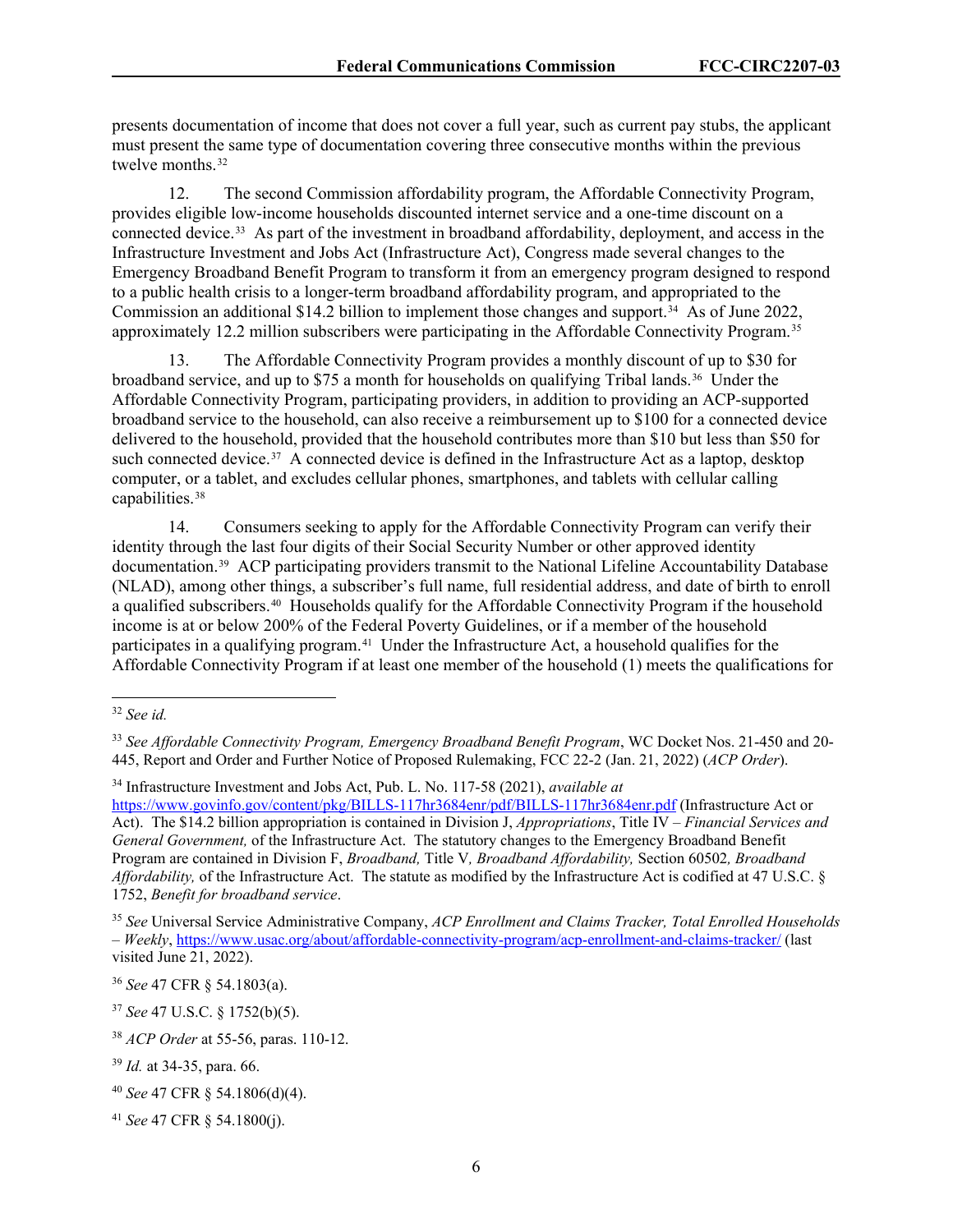participation in Lifeline; (2) has been approved to receive school lunch benefits under the free and reduced price lunch program under the Richard B. Russell National School Lunch Act, or the school breakfast program under section 4 of the Child Nutrition Act of 1966; (3) has received a Federal Pell Grant under section 401 of the Higher Education Act of 1965 in the current award year; (4) meets the eligibility criteria for a participating provider's existing low-income program, subject to approval by the Commission and any other requirements deemed by the Commission to be necessary in the public interest; or (5) receives assistance through the Special Supplemental Nutritional Program for Woman, Infants, and Children (WIC) program. [42](#page-7-0) Currently enrolled Lifeline subscribers also qualify for the Affordable Connectivity Program.[43](#page-7-1)

15. Low-income consumers can apply for the Affordable Connectivity Program by submitting an application to the National Verifier,<sup>[44](#page-7-2)</sup> by qualifying through a provider's approved alternative verification process (AVP), [45](#page-7-3) or by submitting documentation to participating providers for school-based eligibility determinations.<sup>46</sup> As in Lifeline, consumers applying through the National Verifier can be automatically confirmed eligible through an electronic data source subject to a computer matching agreement. Applicants whose eligibility cannot be confirmed automatically may have their eligibility determined by a manual review of eligibility documentation.<sup>[47](#page-7-5)</sup>

16. *Assistance for Survivors*. Survivors seeking to flee violence can seek help by calling a hotline, community-based organization or shelter. Information about these entities is generally available via an internet search, billboard, TV advertisement, or word of mouth. The National Network to End Domestic Violence has identified over 1,900 domestic violence programs and shelters in the United States.<sup>[48](#page-7-6)</sup> Through an assistance hotline, survivors can receive services such as crisis intervention, domestic violence education, safety planning, direct connection to service providers such as local shelters, and referrals to agencies that provide legal, economic self-sufficiency, sexual assault, elder abuse, children's and other related services. The Family Violence Prevention and Services Act provides funding for the on-going operation of a 24-hour, national, toll-free telephone hotline – The National Domestic Violence Hotline<sup>[49](#page-7-7)</sup> – which enables survivors, or anyone calling on their behalf, to ask for assistance by contacting a trained advocate by phone, text messaging, or live online chat.<sup>[50](#page-7-8)</sup> The National Domestic Violence Hotline provides survivors with access to the largest national network of resources and shelters and is available  $24$  hours a day, seven days a week in 170 languages.<sup>51</sup> Last year, the hotline received in total 265,000 calls from victims, survivors, their families and friends, service providers and abusers.<sup>[52](#page-7-10)</sup> However, according to a 2021 survey conducted by the National Network to End Domestic Violence

- <span id="page-7-3"></span><sup>45</sup> *Id.* at 37, para. 71.
- <span id="page-7-4"></span><sup>46</sup> *Id.* at 37-38, para. 72.

<span id="page-7-6"></span><sup>48</sup> National Network to End Domestic Violence, 16th Annual Domestic Violence Counts Report at 6 (2022), [https://nnedv.org/resources-library/16th-annual-domestic-violence-counts-full-report/.](https://nnedv.org/resources-library/16th-annual-domestic-violence-counts-full-report/) 

<span id="page-7-7"></span><sup>49</sup> *See* National Domestic Violence Hotline[, https://www.acf.hhs.gov/fysb/programs/family-violence-prevention](https://www.acf.hhs.gov/fysb/programs/family-violence-prevention-services/programs/ndvh)[services/programs/ndvh](https://www.acf.hhs.gov/fysb/programs/family-violence-prevention-services/programs/ndvh) (last visited June 21, 2022).

<span id="page-7-8"></span><sup>50</sup> *See* National Domestic Violence Support,<https://www.thehotline.org/> (last visited June 21, 2022).

<span id="page-7-9"></span><sup>51</sup> *See* National Domestic Violence Hotline, *National Domestic Violence Hotline Projects Three Million Calls One Year Earlier Than Expected*[, https://www.thehotline.org/news/national-domestic-violence-hotline-projects-three](https://www.thehotline.org/news/national-domestic-violence-hotline-projects-three-million-calls-one-year-earlier-than-expected/)[million-calls-one-year-earlier-than-expected/](https://www.thehotline.org/news/national-domestic-violence-hotline-projects-three-million-calls-one-year-earlier-than-expected/) (last visited June 21, 2022).

<span id="page-7-10"></span><sup>52</sup> *See id.*

<span id="page-7-0"></span><sup>42</sup> *See* 47 U.S.C. § 1752(a)(6)(A-E).

<span id="page-7-1"></span><sup>43</sup> *See* 47 CFR § 54.1800(j)(1).

<span id="page-7-2"></span><sup>44</sup> *ACP Order* at 34, para. 64.

<span id="page-7-5"></span><sup>47</sup> *Id.* at 34, para. 64.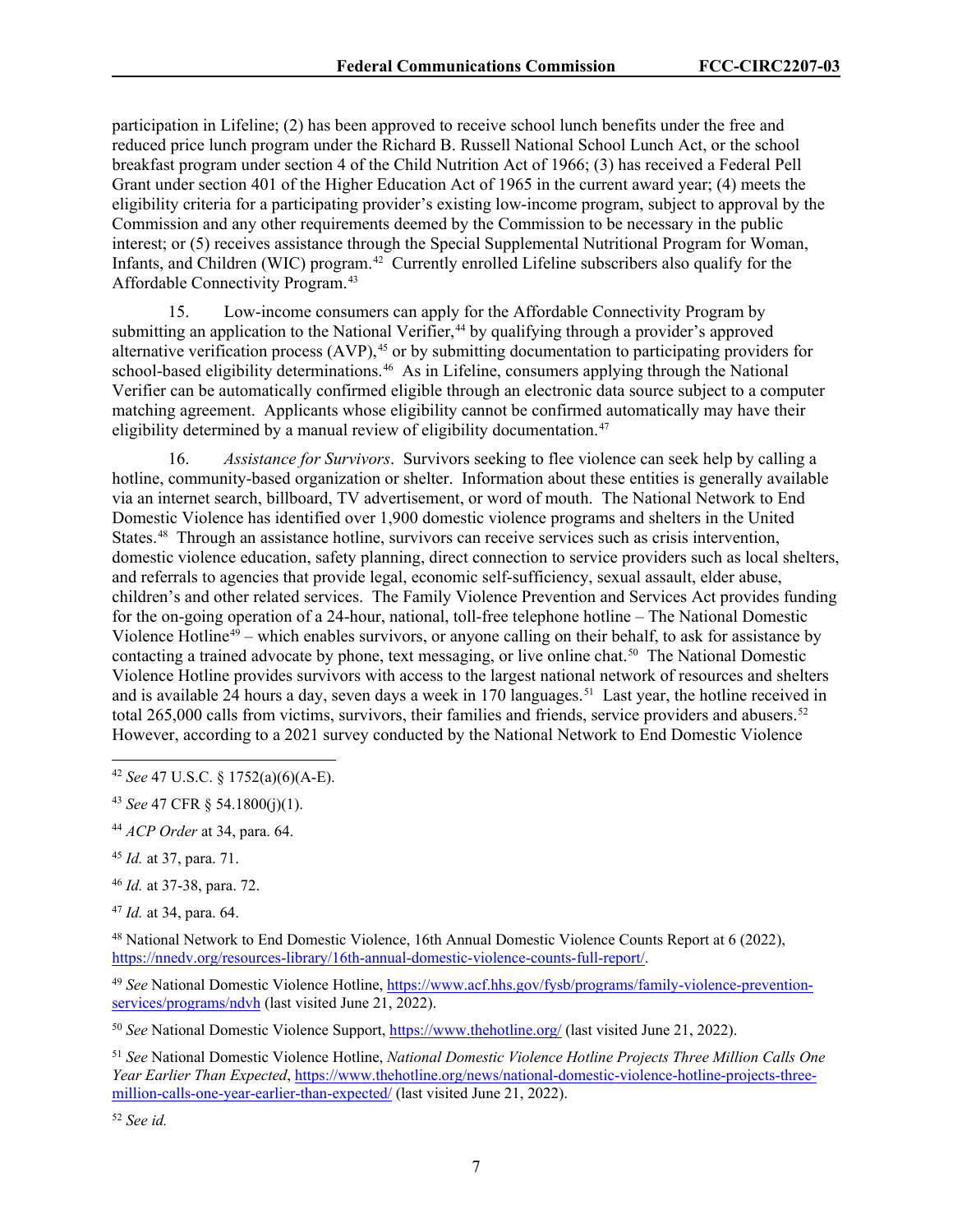(NNEDV), survivors relied far more on myriad local, state and territorial hotlines and domestic violence community-based programs.<sup>[53](#page-8-0)</sup>

17. *Proposed Legislation to Support Survivors.* The proposed Safe Connections Act would direct the Commission to provide emergency communications support for survivors through either the Lifeline program or Affordable Connectivity Program.<sup>54</sup> If enacted, the Safe Connections Act would modify the Communications Act to allow a survivor who is suffering from financial hardship and meets the requirements described in the proposed legislation<sup>[55](#page-8-2)</sup> to enter either the Lifeline program or Affordable Connectivity Program, as determined by the Commission, without regard to whether the survivor meets the otherwise applicable eligibility requirements of the pertinent program.[56](#page-8-3) The Safe Connections Act envisions enrollment in the pertinent program to be completed as quickly as feasible and would allow a consumer's participation in the program based on such qualifications to six months.[57](#page-8-4)

18. The proposed Safe Connections Act also recognizes that "safeguards within communications services can serve a role in preventing abuse and narrowing the digital divide experienced by survivors of abuse."[58](#page-8-5) As such, the proposed legislation would require the Commission to commence a rulemaking to consider whether to, and how the Commission would "(i) establish, and update on a monthly basis, a central database of covered hotlines to be used by providers of wireless communications services or wireline voice services; and (ii) require providers of wireless communications services or wireline voice services to omit from consumer-facing logs of calls or text messages any records of calls or text messages to covered hotlines in the central database described in clause (i), while maintaining internal records of those calls and messages."[59](#page-8-6) The Safe Connections Act defines covered hotline as "a hotline related to domestic violence, dating violence, sexual assault, stalking, sex trafficking, severe forms of trafficking in persons, or any other similar act."[60](#page-8-7) Finally, the proposed legislation would require the Commission's rulemaking to consider "(i) the ability of law enforcement agencies or survivors to access a log of calls or text messages in a criminal investigation or civil proceeding; (ii) the ability of providers of wireless communication services or wireline voice services to identify logs that are consumer-facing, and omit certain consumer-facing logs, while maintaining internal records of such calls and text messages; and (iii) any other factors associated with the implementation of clauses (i) and (ii) to protect survivors of domestic violence, including factors that may impact smaller providers."

<span id="page-8-0"></span><sup>&</sup>lt;sup>53</sup> See, e.g., National Network to End Domestic Violence, 16<sup>th</sup> Annual Domestic Violence Counts Report at 3 (2022)[, https://nnedv.org/resources-library/16th-annual-domestic-violence-counts-full-report/.](https://nnedv.org/resources-library/16th-annual-domestic-violence-counts-full-report/) During a 24 hour survey period in 2021, local, state, and territorial hotline staff received 18,970 calls.

<span id="page-8-1"></span><sup>54</sup> *See* Safe Connections Act § 5(b)(2)(A).

<span id="page-8-2"></span><sup>&</sup>lt;sup>55</sup> See Safe Connections Act  $\S 4$  (adding new language that would become 47 U.S.C.  $\S 345(c)(1)(a)$  and requiring, in relation to a line separation request, that a survivor verify that an individual who uses a line under the shared mobile service contract has committed or allegedly committed a covered act against the survivor or an individual in the survivor's care, by providing: (1) a copy of a signed affidavit from a licensed medical or mental health care provider, licensed military medical or mental health care provider, licensed social worker, victim services provider, or licensed military victim services provider, or an employee of a court, acting within the scope of that person's employment; or (2) a copy of a police report, statements provided by police, including military police, to magistrates or judges, charging documents, protective or restraining orders, military protective orders, or any other official record that documents the covered act). These procedures are incorporated by reference into §  $5(b)(2)(A)$ .

<span id="page-8-3"></span><sup>56</sup> *See* Safe Connections Act § 5(b)(2)(A)(ii).

<span id="page-8-4"></span><sup>&</sup>lt;sup>57</sup> *See* Safe Connections Act  $\S$  5(b)(2)(A)(ii)(I)-(II).

<span id="page-8-5"></span><sup>58</sup> *See* Safe Connections Act § 3(5).

<span id="page-8-6"></span><sup>59</sup> *See* Safe Connections Act § 5(b)(3).

<span id="page-8-7"></span><sup>60</sup> *See* Safe Connections Act § 5(a)(4).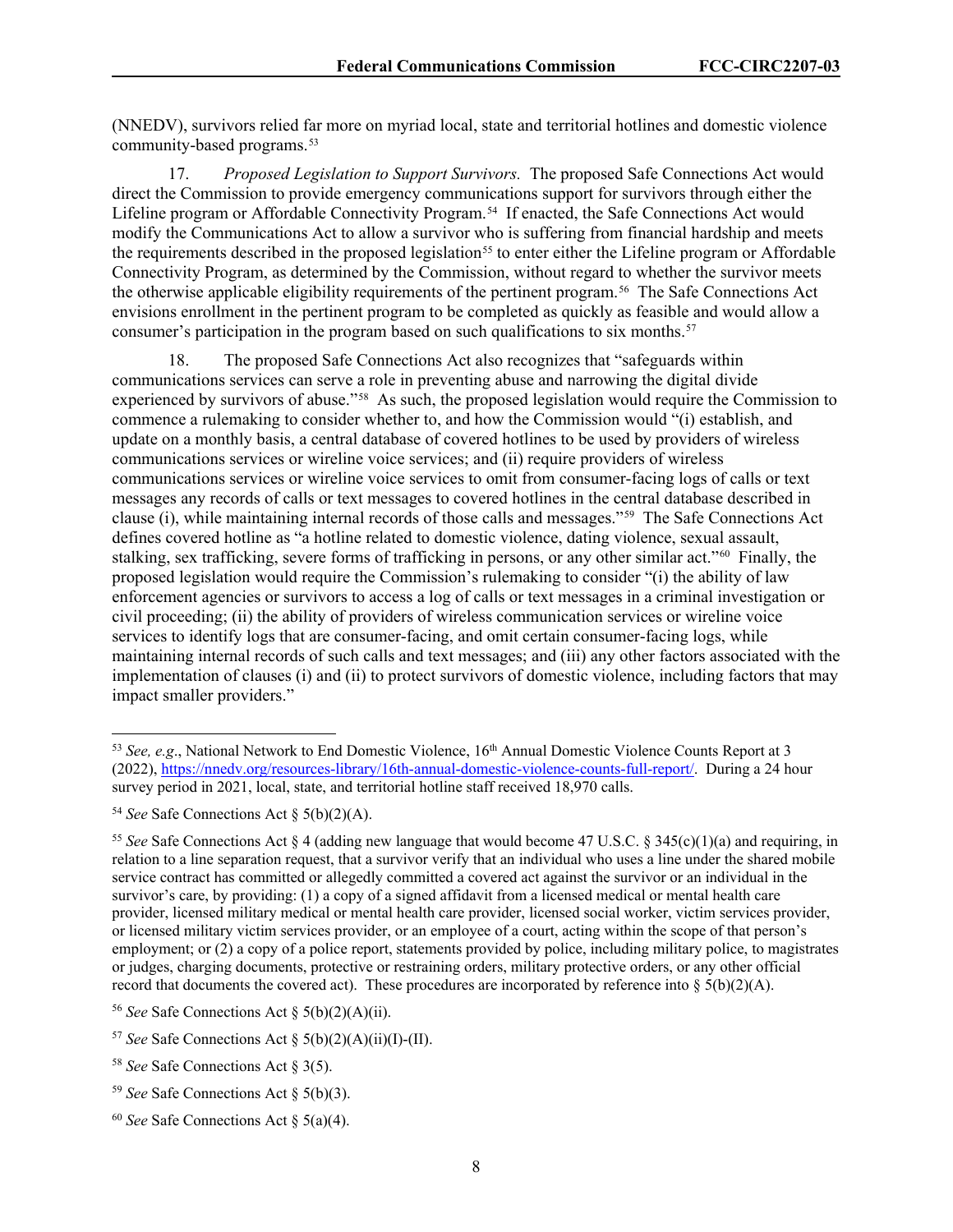#### **III. DISCUSSION**

### **A. Qualification as a Survivor for the Commission's Affordability Programs**

19. We first seek comment on providing emergency communications support through the Commission's affordability programs for survivors without regard to whether the survivor meets the otherwise applicable eligibility requirements.[61](#page-9-0) We recognize the difficulty survivors may face in reliving traumatic experiences, which may increase their hesitation to seek program eligibility documentation for fear of retaliation or other potentially harmful consequences.<sup>62</sup> As such, we seek comment on whether the Commission has existing legal authority to independently alter Lifeline or ACP eligibility requirements to ease this burden. What terms, definitions, and conditions should we consider to ensure we balance the unique needs of survivors seeking to enroll in the Commission's affordability programs while continuing to protect against waste, fraud, and abuse?

20. *Demonstrating Status as a Survivor.* The proposed Safe Connections Act would require a survivor to demonstrate status as a domestic violence survivor or allegations by providing to the National Verifier or a state administrator either a copy of (1) a signed affidavit from certain medical or health care providers, or (2) a police report, statements to police, certain court documents, or other official records that documents "a covered act."[63](#page-9-2) The Safe Connections Act would define "abuser" as "an individual who has committed a covered act against an individual who seeks relief[.]"<sup>[64](#page-9-3)</sup> Further, a "covered act" is defined as "conduct that constitutes: (1) a crime described in section 40002(a) of the Violence Against Women Act,<sup>[65](#page-9-4)</sup> including domestic violence, dating violence, sexual assault, stalking, and sex trafficking; (2) an act or practice described in paragraph (11) or (12) of section 103 of the Trafficking Victims Protection Act of 2000;<sup>[66](#page-9-5)</sup> or (3) an act under State law, Tribal law, or the Uniform Code of Military Justice that is similar to an offense described in (a) or (b)."[67](#page-9-6) Under the Safe Connections Act, "a conviction is not required in that a showing in (2) is not limited to evidence of a criminal conviction or any other determination of a court in order for the conduct to constitute a covered act."<sup>[68](#page-9-7)</sup>

21. We seek comment on adopting the requirement that an individual demonstrate their status as a survivor as defined by the Safe Connections Act. Should we independently adopt these requirements and definitions and, if so, would any modifications be in the public interest? Should an affidavit from a survivor be sufficient verification? If so, what information should be included in such affidavits? Should we require official documentation, such as a court order or police report? Could an affidavit be used to demonstrate temporary eligibility prior to submission of official documentation? How burdensome is it for a survivor to obtain official documentation of violence or abuse? Are there less burdensome methods for a survivor to obtain necessary documentation? In instances where obtaining necessary documentation is unduly burdensome for a survivor, are there any additional steps that the Commission or the Universal Service Administrative Company (USAC) can take to confirm eligibility?

<span id="page-9-4"></span><sup>65</sup> 34 U.S.C. § 12291(a).

<span id="page-9-5"></span><sup>66</sup> 22 U.S.C. § 7102.

<span id="page-9-0"></span><sup>61</sup> *See* Safe Connections Act § 5(b)(2)(A)(ii).

<span id="page-9-1"></span> $62$  For example, survivors may fear seeking restraining orders against an abuser when children are involved out of fear that such action could be given a negative inferences of the survivor's non-cooperation in subsequent child custody hearings.

<span id="page-9-2"></span><sup>63</sup> *See* Safe Connections Act § 5(b)(2)(A)(ii) (incorporating by reference criteria stated in proposed 47 U.S.C. §  $345(c)(1)$ ).

<span id="page-9-3"></span><sup>64</sup> *See* Safe Connections Act § 4 (adding language that would become 47 U.S.C. § 345(a)(1) to define "abuser" and other key terms).

<span id="page-9-6"></span><sup>&</sup>lt;sup>67</sup> See Safe Connections Act  $\S$  4 (adding language that would become 47 U.S.C.  $\S$  345(a)(2)(A)).

<span id="page-9-7"></span><sup>&</sup>lt;sup>68</sup> *See* Safe Connections Act  $\S 4$  (adding language that would become section 47 U.S.C.  $\S 345(a)(2)(B)$ ).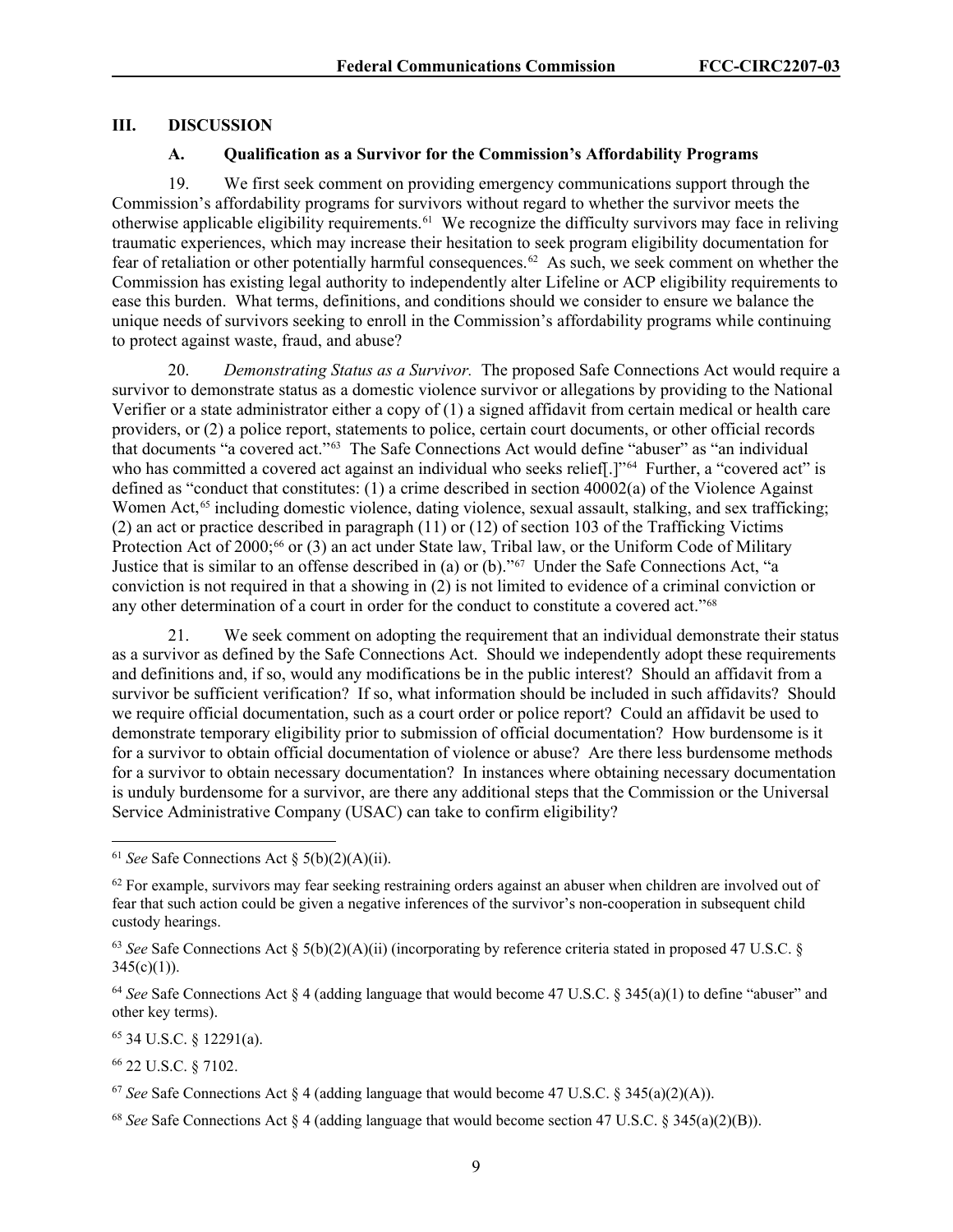22. Additionally, we note that the collection, processing, handling, disclosure, etc. of information and documentation submitted by survivors would be governed by, among other laws, the Federal Privacy Act of 1974 (as well as implementing regulations)<sup>[69](#page-10-0)</sup> and the Federal Information Security Management Act, as amended,<sup>[70](#page-10-1)</sup> as well as numerous other applicable memoranda and guidance.<sup>[71](#page-10-2)</sup> But we also acknowledge that such information and documentation is particularly sensitive and presents unique risks in this context. Are these protections adequate here? If not, commenters should recommend what, if any, additional safeguards, protections, or measures the Commission could adopt to mitigate the risk of harm from the submission of such information and documentation to establish eligibility for the Commission's affordability programs.

23. *Financial Hardship.* The Safe Connections Act would also require a survivor seeking relief to demonstrate "financial hardship" to enroll in the affordability programs.<sup>72</sup> We seek comment on whether the Commission has existing legal authority to independently alter Lifeline or ACP eligibility requirements by adopting the same condition for entry into one of these low-income programs, without regard to whether the survivor otherwise meets applicable eligibility requirements. If so, how should financial hardship be defined? Should we adopt the same term? Should financial hardship be more openended than the current income requirements of either program? What documentation, if any, should we require from a survivor to show financial hardship? Because survivors often face severe financial hardship when attempting to establish financial independence from an abuser, would documentation of domestic violence be sufficient to also demonstrate financial hardship?

### **B. Entry Into Lifeline and the Affordable Connectivity Programs**

24. We next seek comment on how the Commission could adjust the Lifeline and ACP application and enrollment processes to better serve survivors, and how we can make such adjustments while protecting program integrity.

25. *Enrollment Process.* If survivors are permitted to enter the Lifeline program or the Affordable Connectivity Program through a new pathway, how should they enroll? Should survivors qualify only through the National Verifier, with USAC conducting a manual review of the application? Should these applications be given priority to expedite the manual review process? In states in which Lifeline eligibility determinations are made by a state administrator, how could survivors applying through the state administrator obtain any relevant relief? For the Affordable Connectivity Program, should we permit providers with an approved AVP to qualify those seeking to enroll through this survivor pathway? If so, what documents should AVP providers be required to retain for these subscribers? Are there other methods we should consider to assist survivors to enroll as quickly as feasible and protect the integrity of the program?

26. *Proving Eligibility for the Lifeline Program or Affordable Connectivity Program.* We next inquire into flexibility regarding the Lifeline program's and Affordable Connectivity Program's income eligibility requirement, which can be satisfied through the provision of documentation indicating that that the consumer's household income is at or below 135% or 200% of the federal poverty guidelines, respectively.[73](#page-10-4) Survivors may face significant hurdles not only in accessing existing income documentation but also in obtaining official documents that confirm their current income. Indeed,

<span id="page-10-0"></span><sup>69</sup> Pub. L. No. 93-579, 88 Stat. 1896 (codified at 5 U.S.C. § 552a).

<span id="page-10-1"></span><sup>70</sup> Pub. L. No. 107-347, 116 Stat. 2899 (2002), amended by Federal Information Security Modernization Act of 2014, Pub. L. No. 113-283, 128 Stat. 3073 (codified at 44 U.S.C. § 3501 et seq.)

<span id="page-10-2"></span><sup>71</sup> *See, e.g.*, Office of Management and Budget, *Managing Information as a Strategic Resource*, Memorandum to the heads of Executive Departments and Agencies, Circular No. A-130 (2016).

<span id="page-10-3"></span><sup>&</sup>lt;sup>72</sup> *See* Safe Connections Act  $\S$  5(b)(2)(A)(ii).

<span id="page-10-4"></span><sup>73</sup> *See* 47 CFR §§ 54.409(a)(1), 54.1805(a).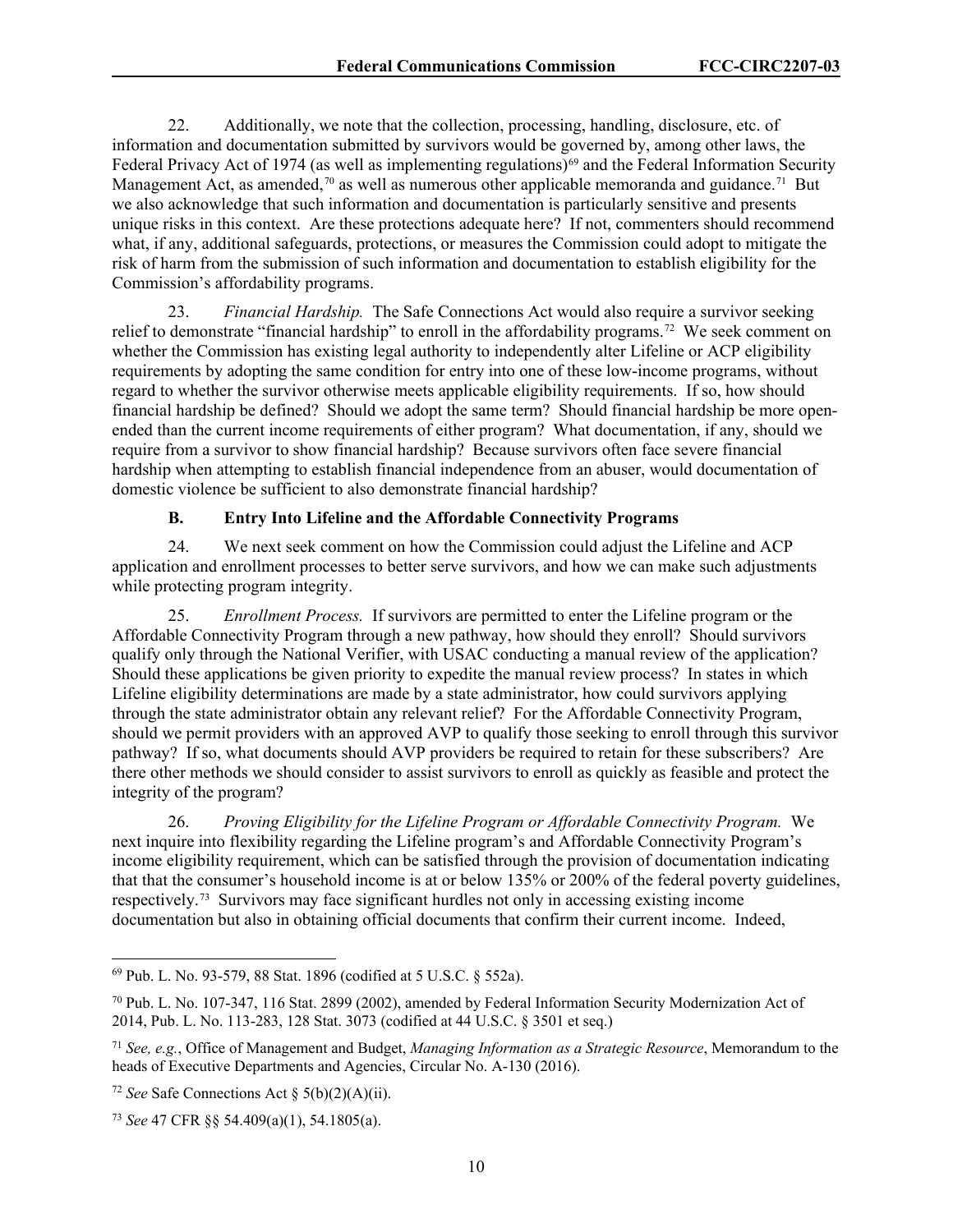survivors must weigh the benefit of obtaining or accessing qualifying income documentation—which may be in the possession of an abuser or in joint accounts—against the possibility that such actions may lead to retaliation from an abuser. As such, survivors may not have any income or financial resources to assist their application and enrollment efforts.

27. We seek comment on how best to address these challenges. Would modifying the documentation requirements for low-income survivors, at least on a short-term basis, provide significant benefits to this particularly vulnerable group of low-income consumers? Would it be sufficient for a survivor to qualify for the Lifeline program or Affordable Connectivity Program by showing documentation of only their current income, without necessarily providing historical income documentation? If so, how should survivors be permitted to do so? Should the survivor be required to submit official documentation of their income, independent of their abuser's, such as a previous year's individual tax return or current pay stub? How likely is a survivor to have official documentation or the ability to obtain official documents showing their income? Should a showing of financial dependence on an abuser be sufficient to satisfy the Lifeline or ACP income requirement? How should a survivor be permitted to show no independent income or to show financial dependence on an abuser? Should a showing or allegation of domestic violence<sup>[74](#page-11-0)</sup> coupled with a certifying statement that the survivor's current income is at or below the pertinent program's income threshold be sufficient? Should a certified statement of no income be sufficient? What program integrity concerns might be implicated by accepting certified statements? We seek comment on how to mitigate any potential threat to the integrity of the programs from accepting only certified statements to verify income. Are there modifications to eligibility documentation that we should consider for demonstrating participation in a qualifying program? Here too, commenters are welcome to propose any additional privacy protections or safeguards to govern the collection, processing, handling, and disclosure of such information and certified statements.

28. Similarly, we inquire into whether the Lifeline and Affordable Connectivity Program's documentation requirement for program-based eligibility should also be modified to address potential concerns related to a survivor's ability to access existing documentation or obtain official documentation of their participation in a qualifying assistance program. How likely is a survivor to have official documents related to their participation in a qualifying program? If a survivor's eligibility cannot be verified through an existing eligibility database, what documentation should we accept to show programbased eligibility? Would a recently completed application or a demonstration of application submission for a qualifying program as well as a demonstration of status as a survivor be sufficient? Would a showing of status as a survivor coupled with a certifying statement of the survivor's participation in a qualifying program be sufficient? What program integrity concerns might be implicated by accepting only certified statements to verify participation in a qualifying program? Should those who showed eligibility under a qualifying program with modified documentation be required to provide additional verification documentation in the future?

29. Under the Infrastructure Act and existing Commission rules, participation in the Lifeline program qualifies an individual for participation in the Affordable Connectivity Program.[75](#page-11-1) We inquire, however, whether survivors who enroll in the Lifeline program through the methods discussed herein should also automatically qualify for the Affordable Connectivity Program. Should survivors entering the Lifeline program under modified criteria be given a different participant status that may be time-limited until further documentation can be provided, and would such a status be permitted under existing statutes and Commission rules? If so, how should the programs' administrator—the Universal Service Administrative Company (USAC)—track this status?

30. Additionally, we inquire into whether shelters and assistance programs can or should play a role in qualifying a survivor for either the Lifeline program or the Affordable Connectivity Program. If

<span id="page-11-0"></span><sup>74</sup> *See supra* Section III(A).

<span id="page-11-1"></span><sup>75</sup> *See* 47 U.S.C. § 1752(a)(6)(A); 47 CFR § 54.1800(j)(1).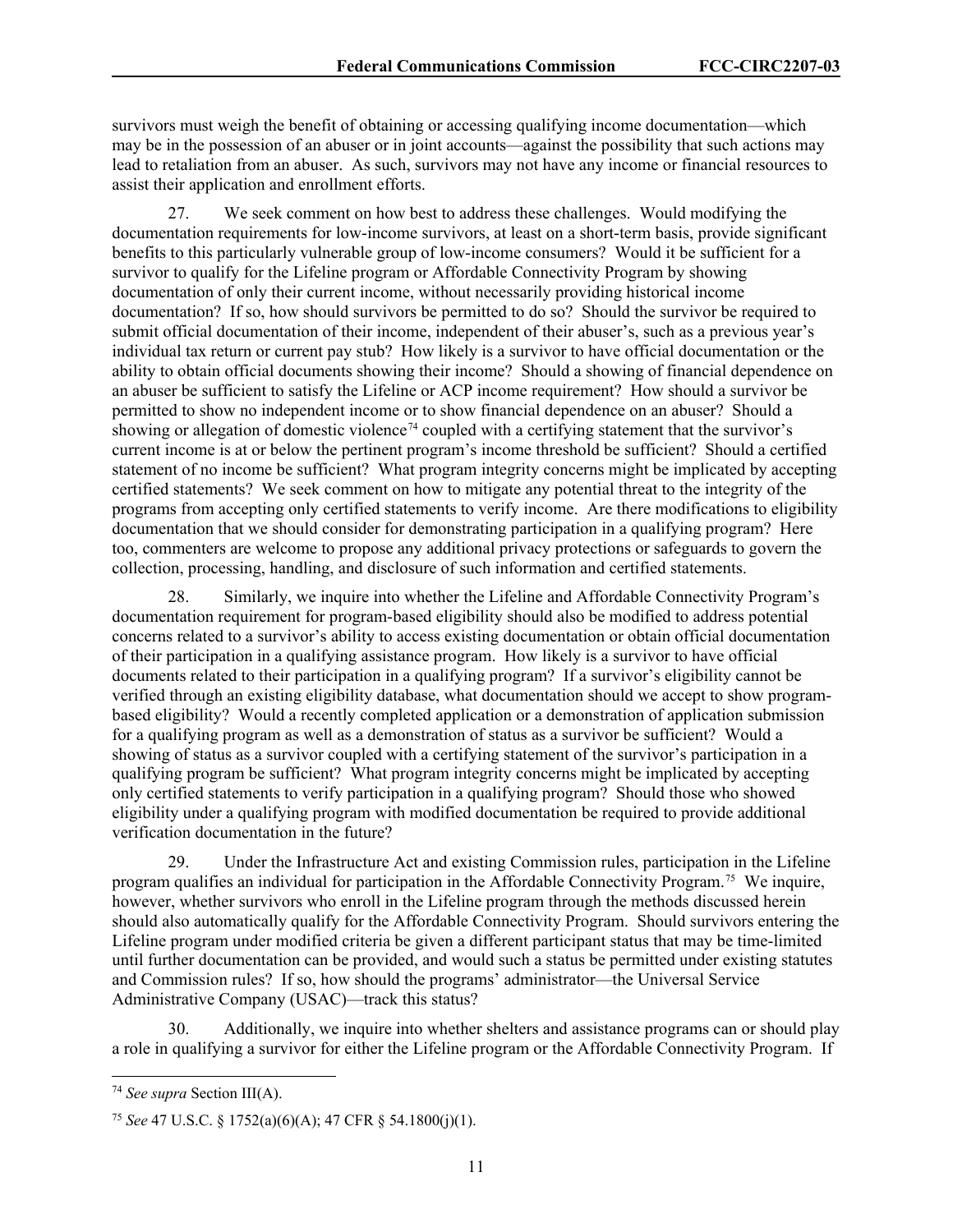this were permissible, how should we define shelters and assistance programs that support survivors? Would permitting a shelter to stand in for the survivor—by submitting the shelter's information in lieu of the survivor's—relieve the concerns related to privacy and sharing sensitive information? Alternatively, we inquire into our authority to permit residency in a shelter or other participation in a related assistance program as a qualifying eligibility program. Under such an approach, should shelter and program staff be required to register in the Representative Accountability Database?[76](#page-12-0) How could we protect against waste, fraud, and abuse in this context? If a survivor enters the program with their shelter providing documentation, should we limit the length of time such a survivor could participate in the program without providing additional documentation that would typically be needed to substantiate eligibility to participate in one of our affordability programs? What concerns with permitting shelters to stand in for survivors would we need to address? Are there any controls we should implement to ensure that such shelter staff are not affiliated with a Lifeline or ACP provider, to minimize the incentive for fraudulent enrollments? How would these measures affect USAC's ability to administer and conduct audits, including program integrity audits of the Lifeline program or the Affordable Connectivity Program? What measures could be adopted to protect against improper payments, waste, fraud, and abuse?

31. *Identity Verification.* A key program integrity measure in the Commission's affordability programs is verifying the identity of participating consumers, which, among other things, can help prevent duplicate enrollment, identity theft, and fabricated subscribers, and assist in other program integrity measures and audits. When enrolling in the Lifeline program, an applicant must provide their full name, full residential address, status (permanent or temporary) of that residential address, billing address, if different from residential address, date of birth, and last four digits of their Social Security Number or Tribal identification number, if the subscriber is a member of a Tribal nation and does not have a Social Security Number.<sup>77</sup> In addition to full name, full residential address, and date of birth,<sup>[78](#page-12-2)</sup> consumers seeking to apply for the Affordable Connectivity Program can verify their identity through the last four digits of their Social Security Numbers or other approved identity documentation.<sup>[79](#page-12-3)</sup>

32. Identity information can be particularly sensitive to survivors, who may be seeking to distance themselves both physically and financially from abusers. We seek comment on the challenges to survivors of providing this personal information to obtain a government benefit. Are current Commission and USAC privacy protections sufficient to manage the risks to survivors?<sup>[80](#page-12-4)</sup> We also seek comment on how alias names are used in other areas where survivors seek assistance.<sup>81</sup> Should we require only a

<span id="page-12-2"></span><sup>78</sup> 47 CFR § 54.1806(d)(4).

<span id="page-12-0"></span><sup>&</sup>lt;sup>76</sup> The Representative Accountability Database is a registration system that validates the identities of service provider representatives performing transactions in the National Lifeline Accountability Database and the National Verifier. *See* 47 CFR § 54.406.

<span id="page-12-1"></span><sup>77</sup> 47 CFR § 54.410(d)(2)(i)-(iv).

<span id="page-12-3"></span><sup>79</sup> *See ACP Order* at 34-35, paras. 66-67 (examples of acceptable documentation includes government-issued ID (such as a state ID), passport, U.S. driver's license, U.S. military ID, or Individual Taxpayer Identification documentation).

<span id="page-12-4"></span><sup>80</sup> *See* Universal Service Administrative Company, Privacy Policies,<https://www.usac.org/about/privacy-policies/> (last visited June 21, 2022); *see also* Federal Communications Commission, Privacy Act of 1974; System of Records, 86 Fed. Reg. 11526, 29 (Feb. 25, 2021) ("To contractors, grantees, experts, consultants and their agents, or others performing or working under a contract, service, grant, or cooperative agreement with the FCC or USAC, when necessary to accomplish an agency function related to a system of records. Disclosure requirements are limited to only those data elements considered relevant to accomplishing an agency function. Individuals who are provided information under these routine use conditions are subject to Privacy Act requirements and disclosure limitations imposed on the Commission.").

<span id="page-12-5"></span><sup>81</sup> *Cf.* New York State, Department of State, *Address Confidentiality Program*[, https://dos.ny.gov/address](https://dos.ny.gov/address-confidentiality)[confidentiality](https://dos.ny.gov/address-confidentiality) (last visited June 21, 2022); Office of the Attorney General, Virginia, *Domestic Violence – Address*  (continued….)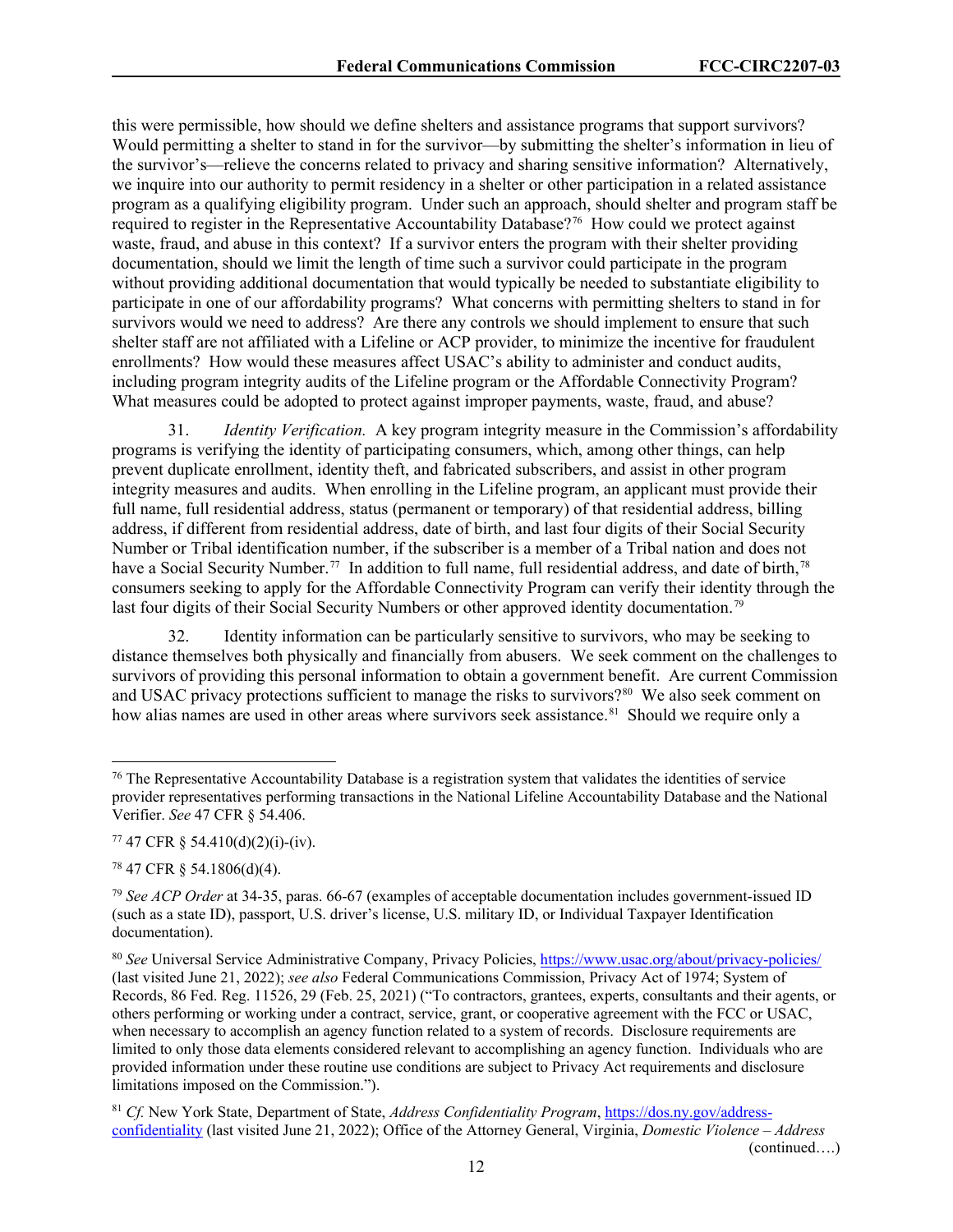survivor's last name, coupled with an alias first name? Are there other alternatives to the personally identifiable information subscribers provide to enroll in both programs that we should consider? Is the provision of the last four digits of the Social Security Number without other identifying information sufficient to protect against waste, fraud, and abuse? What documentation will be needed to verify eligibility and identity if an alias first name is used? How would limiting the collection of this documentation affect program administration, program integrity, and audit efforts?

33. Additionally, an applicant survivor's address information may be particularly difficult to determine because a survivor may not be residing in just one location or have a fixed address. And if disclosed, location information can allow an abuser to find the physical location of a survivor. What are the challenges and concerns for survivors with regard to providing current address information to a government program? In light of these challenges, we also seek comment on the benefit of permitting a temporary address, no address, or an alias address to satisfy the programs' requirements. We also seek comment on the administrative costs of incorporating these address changes. We note that our Lifeline rules specifically contemplate temporary addresses for applicants.<sup>82</sup> Is this sufficient to address the risks faced by survivors? Could no address be required if the applicant provides a combination of other unique identifying information, such as a combination of last four digits of Social Security Number and either date of birth or last name? Should we permit the use of an alias address or the address of an assistance group or other organization? Are alias addresses or shelter addresses used in other areas where survivors seek assistance?<sup>[83](#page-13-1)</sup>

34. Further, we seek comment on whether limiting the collection of this sensitive information in this context can still adequately protect against duplicate benefits. Would the requirement of showing status as a survivor<sup>84</sup> add an additional protection to mitigate against duplicate benefit concerns? Is there a reduced likelihood that two individuals from the same household would seek to qualify for the Lifeline program or the Affordable Connectivity Program through a showing of survivor status? Should the oneper-household duplicate limitation not apply to a survivor who has made the relevant status showing to remove concerns of being considered part of an abuser's independent economic household? Should the Commission modify the one-per-household requirement in the Affordable Connectivity Program?<sup>[85](#page-13-3)</sup> Is the requirement that an enrollee demonstrate status as a survivor an additional protection against these types of waste, fraud, and abuse? How might service providers ensure in such situations that they are not providing duplicate support in contravention of our rules?

35. The above discussion focuses primarily on ensuring that the survivor's identity is not improperly disclosed or mismanaged during application and enrollment, but there may be similar concerns for the privacy of alleged abusers' identity. As we may be relying on only allegations of abuse, what steps might the Commission take to protect the personal information of an alleged abuser that may be inadvertently disclosed during application and enrollment? Are there concerns different from those outlined above with survivors? Are there specific pieces of personal information more likely to identity an alleged abuser, like a prior address, than others?

36. *Post Hoc Verification.* We seek comment on whether service providers should be permitted to begin Lifeline or Affordable Connectivity Program service immediately—after a showing or allegation that an applicant is a survivor—so long as financial hardship information is subsequently

(Continued from previous page)

*Confidentiality*,<https://www.oag.state.va.us/programs-initiatives/domestic-violence/address-confidentiality-program> (last visited June 21, 2022).

<span id="page-13-0"></span><sup>82</sup> *See* 47 CFR § 54.410(d)(2)(iii) (asking "whether the subscriber's residential address is permanent or temporary").

<span id="page-13-1"></span><sup>83</sup> *See supra* n.81.

<span id="page-13-2"></span><sup>84</sup> *See supra* Section III(A).

<span id="page-13-3"></span><sup>85</sup> *See ACP Order* at 24-25, paras. 46-48.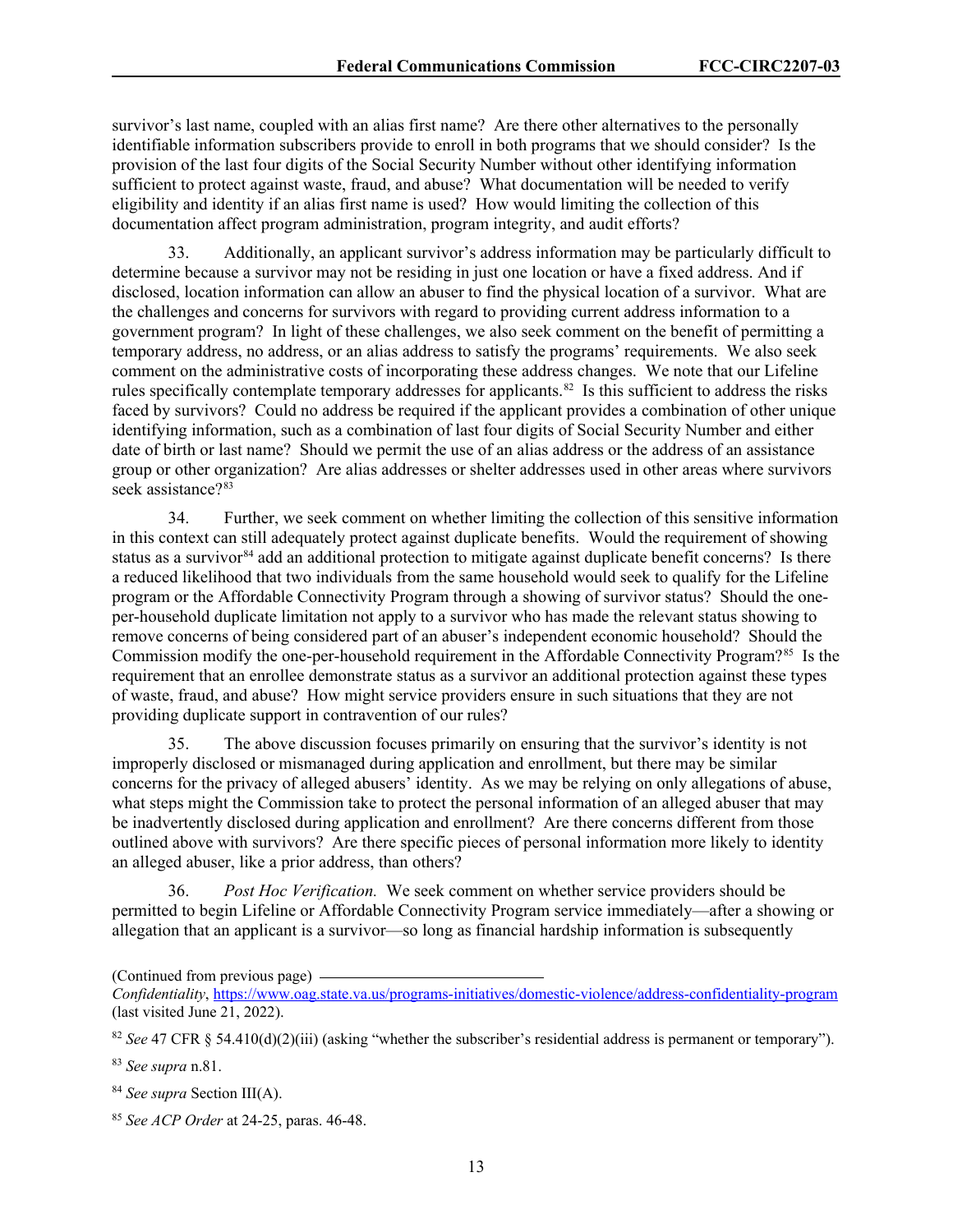provided within a certain time frame. How likely are survivors to have on-hand the requisite documentation for enrollment in Lifeline or the Affordable Connectivity Program? Should we permit post-enrollment document production for income verification and/or certain identity verification? How long should survivors be given to provide supporting documentation? Should this requirement be different for the Lifeline program compared to the Affordability Connectivity Program?

37. *Privacy.* While subscribers' privacy is always important, personal information is particularly sensitive in this context. For the Lifeline program and the Affordable Connectivity Program, the National Verifier and NLAD systems collect only the personal information data elements that have been mandated by the Commission as necessary to manage these programs. In addition, the National Verifier and NLAD use role-based permissions so that only authorized users have access to personal information as necessary. Sensitive personal information, such as date of birth or last four digits of the consumer's Social Security Number, are not displayed or available via reports to external users of NLAD. [86](#page-14-0)

38. We seek comment on whether a survivor's personal information should be granted protections in addition to the programs' existing privacy and security measures to ensure the survivor's safety. What personal information (full name, date of birth, last for digits of their Social Security Number, and address) is more sensitive or potentially dangerous to divulge in the context of domestic violence? How much, if any, personal information is a survivor generally willing to share? Is there a combination of personal information that a survivor may be more willing to share and which can adequately protect against, waste, fraud, and abuse? As previously discussed, what role can shelters and organizations play in the application process to ease concerns related to sharing personal information?

39. Relatedly, we seek comment on whether survivors should be advised of the options to block Caller ID information to protect their privacy when making calls. This information could benefit survivors who need to communicate with their abuser relating to matters such as child support or alimony payments but do not want to reveal their calling number. Indeed, Commission rules require carriers using SS7 to recognize the dialing of "\*67" as a request that the carrier not pass the calling party's number on that call.[87](#page-14-1) Some service providers also offer the option to block Caller ID on all calls upon request. Should these options be communicated to survivors? If so, should they be communicated at the time of enrollment or during the application process? Are there other measures or current efforts we should consider conveying to survivors, and if so, what means or method should we use to convey the information?

40. *Duration.* The Safe Connections Act contemplates that consumers who enroll in Lifeline or the Affordable Connectivity Program using the processes designed for survivors would participate in the program on that basis for a six-month term after the initial enrollment.<sup>[88](#page-14-2)</sup> Should we similarly impose a six-month limitation for those who enroll using the process for survivors? Should we consider a different term? If a different term, we seek comment on how long survivors should be able to claim the relief provided by each program based on their enrollment through an alternative process. Should the enrollment measures for survivors be applicable only to initial enrollment? How frequently should a survivor be permitted to qualify for the Lifeline program or the Affordable Connectivity Program under any modified rules? Should these alternative enrollment measures be available during annual eligibility

<span id="page-14-0"></span><sup>86</sup> *See* Universal Service Administrative Company, Privacy Impact Assessment for the National Verifier Lifeline Eligibility Database at 9 (2021), [https://www.fcc.gov/sites/default/files/pia-national-verifier-lifeline-eligibility](about:blank)[database.pdf;](about:blank) Universal Service Administrative Company, Privacy Impact Assessment for the National Lifeline Accountability Database at 9 (2021), https://www.fcc.gov/sites/default/files/pia-national-lifeline-accountabilitydatabase.pdf.

<span id="page-14-1"></span><sup>87</sup> *See* 47 CFR § 64.1601(b).

<span id="page-14-2"></span><sup>88</sup> *See* Safe Connections Act § 5(b)(2)(A)(ii)(II).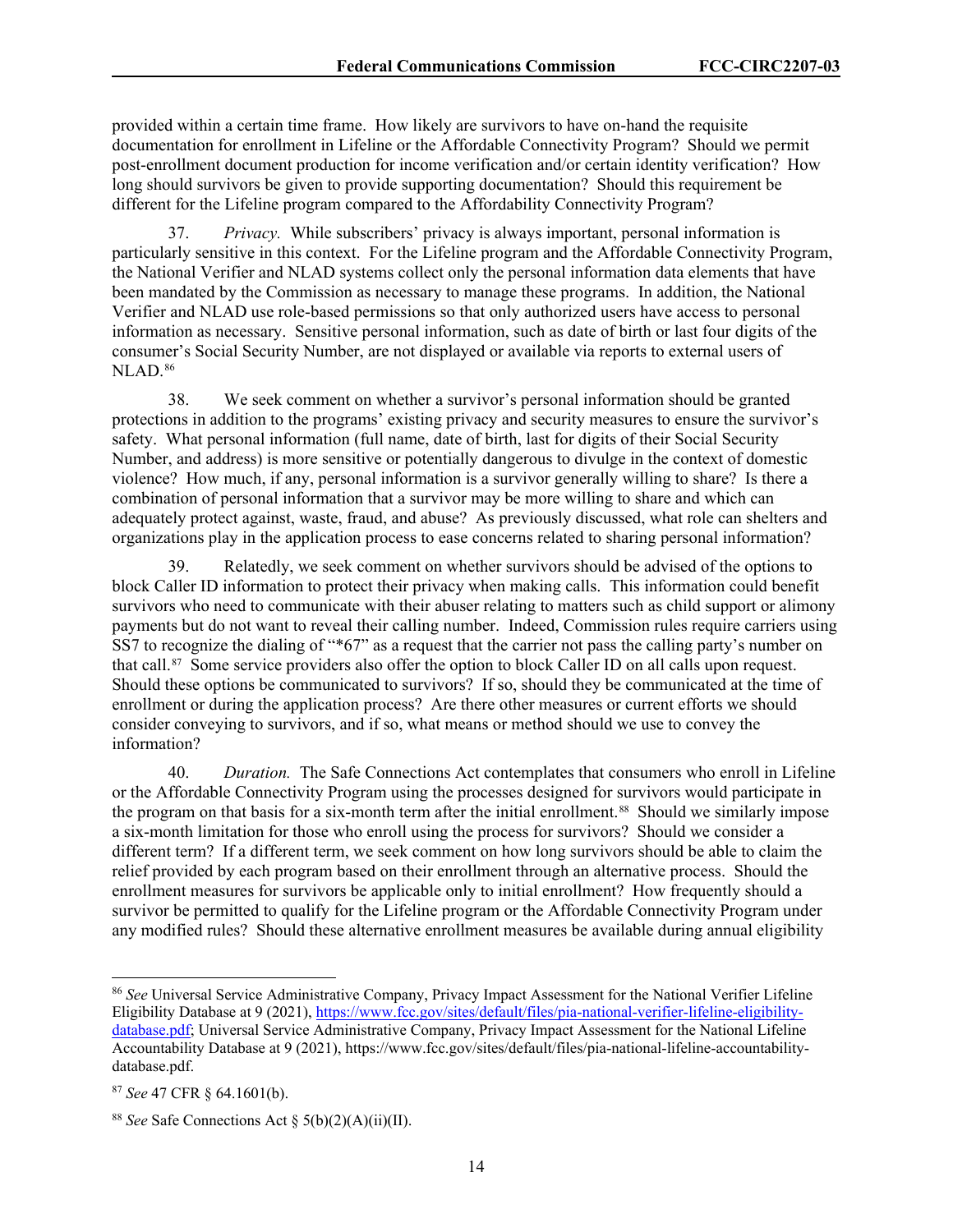recertification?[89](#page-15-0) Should we allow existing Lifeline or ACP subscribers to reverify or recertify under any modified rules? If an existing subscriber enrolls in Lifeline under modified rules and uses that eligibility to enroll in the Affordable Connectivity Program, should their existing eligibility be terminated for both programs? What, if anything, should be shared with providers about the subscriber's enrollment through an alternative process? Should USAC send a notification to the subscriber alerting them to complete a new application prior to the end of their initial term? If so, what method of reaching out to subscribers should USAC use that would be consistent with the survivor's privacy concerns? Can subscribers be allowed to reenroll using a more recent demonstration of survivor status and financial hardship? We seek comment on the ways in which we can reduce the burden on survivors that the end of the benefit may bring.

41. *Administrative Changes.* The administrative changes associated with creating a new eligibility status, changing eligibility duration, and creating separate document procedures may require significant changes to USAC processes and systems. We seek feedback on how to lessen these administrative burdens while still offering a service that meets the needs of survivors. If administrative changes were to be phased in, which program changes would be of highest priority? Additionally, how should USAC update customer-facing applications and material to inform potential survivors of this process while not confusing other subscribers who are not impacted by these changes? Finally, how should these administrative changes be factored into existing procedures related to monitoring for waste, fraud, and abuse?

# **C. Supported Services, Devices, and Other Considerations**

42. *Supported Services*. We seek comment on the service needs of survivors. Generally, are survivors seeking service for just themselves or will they also have dependent family members with them? How do the needs of survivors break down with respect to voice and broadband? Do survivors primarily need voice service? If survivors seek to qualify for the Lifeline program, would they readily find plans available that meet their needs?

43. The Affordable Connectivity Program is primarily a broadband program, although the Commission does permit bundled voice/broadband services to be supported by the ACP benefit.<sup>[90](#page-15-1)</sup> How do we take into consideration that the Affordable Connectivity Program results from a one-time Congressional appropriation and Lifeline is supported by ongoing funding? The proposed Safe Connections Act would require the Commission to pick one of the affordability programs to aid survivors;<sup>[91](#page-15-2)</sup> should we independently consider a similar approach? What are the benefits or drawbacks of these approaches?

44. *Devices.* We also seek comment on the device needs of survivors and their dependents. While some Lifeline service providers do provide devices to subscribers, doing so is not required by the Lifeline program and the costs of a device are not reimbursed by the program. Is the fact that Lifeline does not fund devices a significant hurdle to a survivor? We seek comment on whether survivors have a unique need for a device that may not be met by Lifeline. Alternatively, are there any organizations that would be willing to collaborate with Lifeline providers to provide subsidized devices?

45. In contrast to Lifeline, the Affordable Connectivity Program provides a one-time device discount of up to \$100 (so long as the charge to the eligible household is between \$10 and \$50 for the connected device) for qualifying laptops, desktops, or tablets.<sup>92</sup> We seek comment on whether the ACP connected device benefit would be attractive to survivors and whether it captures their unique needs. Do

<span id="page-15-0"></span><sup>89</sup> *See* 47 CFR § 54.410(f).

<span id="page-15-1"></span><sup>90</sup> *ACP Order* at 54, para. 107.

<span id="page-15-2"></span><sup>91</sup> *See* Safe Connections Act § 5(b)(2)(A)(i).

<span id="page-15-3"></span><sup>92</sup> *ACP Order* at 55, para. 110.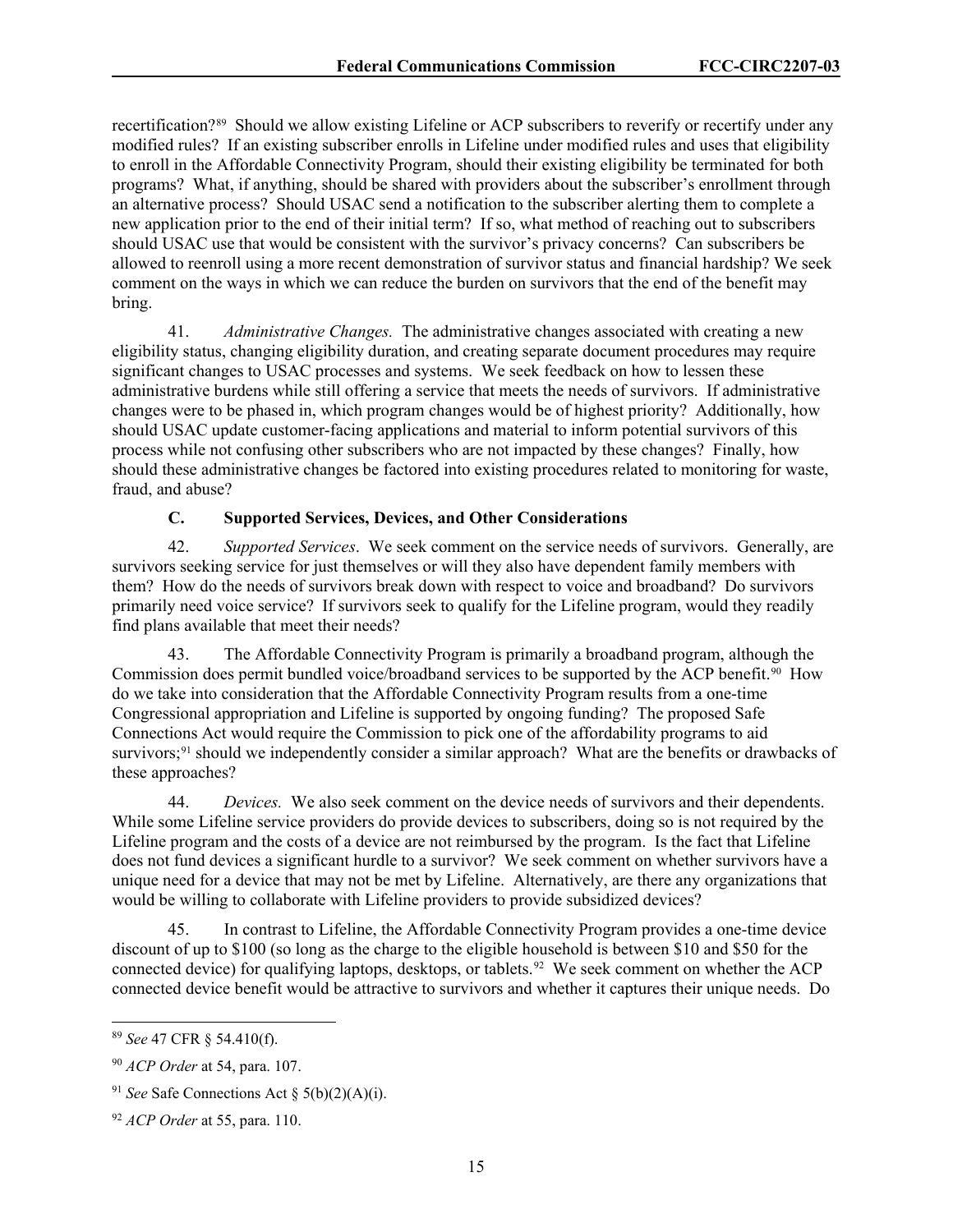survivors have a need for these types of connected devices, or are their needs centered around devices with mobile calling capabilities?

46. *Measuring Effectiveness*. We expect that any efforts taken to better support survivors in Lifeline and the Affordable Connectivity Program would include measures designed to determine the effectiveness of those efforts. What methodologies or resources can the Commission use to gather reliable and comprehensive program performance data? Is there a way to reliably assess the impact of these efforts on survivors, shelters, assistance organizations, and service providers? Further, should we attempt to survey survivors related to their voice and internet usage as well as existing access to broadband to better understand their needs? What questions could we ask at enrollment or other touchpoints to not only better understand their needs but also measure the effectiveness of certain program measures? Are survivors typically hesitant to provide such information, and could such questions discourage participation in the programs?

47. *Other Considerations.* We seek comment on any other approaches and options the Commission should consider when determining how best to assist survivors' entry into a Commission affordability program. We note that our considerations here are not exhaustive, and invite further input from the community on how best to assist survivors. Should the Commission consider grants when implementing outreach efforts related to the Affordable Connectivity Program that would help survivors? Further, we inquire into whether our efforts should be aimed more broadly, to include other individuals experiencing sudden financial hardship or who may have similar difficulties accessing eligibility documentation. For example, should we permit the relief discussed herein to be available to individuals displaced due to natural disaster, or should we consider a more general "emergency relief" due to a sudden loss of income standard? We seek comment on the benefits and concerns related to these approaches.

#### **D. Protecting the Privacy of Calls and Communications With Hotlines and Shelters**

48. Recognizing that survivors may need to be in communication with abuse hotlines and shelters, we broadly seek information on how Commission policies that may relate to placed and received call and text logs can be modified or created to best ensure that survivors use these valuable resources without fear of reprisal.

49. *Scope and Significance of Survivor Hesitancy in Contacting Hotlines and Shelters*. The proposed Safe Connections Act would have the Commission identify and then protect the ability of survivors to place calls to hotlines that offer assistance to such survivors.<sup>93</sup> We seek comment on whether to consider the full universe of shelters, government or community-based organizations, and programs that serve survivors, in addition to hotlines. Are there other organizations that assist survivors that the Commission should consider including in this effort? Further, although the Safe Connections Act applies only to outbound calls to hotlines, there also may be inbound communications to survivors from these entities–organizations operating hotlines and shelters, for example, may need to return calls or place follow-up calls to survivors. We therefore seek comment on whether any rules we ultimately adopt should apply to both inbound and outbound calls.

50. Survivors may also seek to communicate with hotlines and service organizations by text messaging. To this end, the Safe Connections Act's provisions regarding call logs also apply to outgoing text messages, excluding certain types of IP-enabled messaging.[94](#page-16-1) To what extent should any rules that we adopt apply not only to logs of calls, but also logs of texts? Should they apply both to outgoing and incoming texts? We invite commenters to note instances in which considerations that we discuss in this Inquiry pertaining to call logs do not or should not apply equally to text logs.

<span id="page-16-0"></span><sup>93</sup> *See* Safe Connections Act § 5(a)(4).

<span id="page-16-1"></span><sup>&</sup>lt;sup>94</sup> Safe Connections Act §§ 5(b)(3)(A)(ii); 5(a)(7) (definition of "text message," incorporating by reference 47 U.S.C. § 227(e), specifically 47 U.S.C. 227(e)(8)(C)(iii)(II)).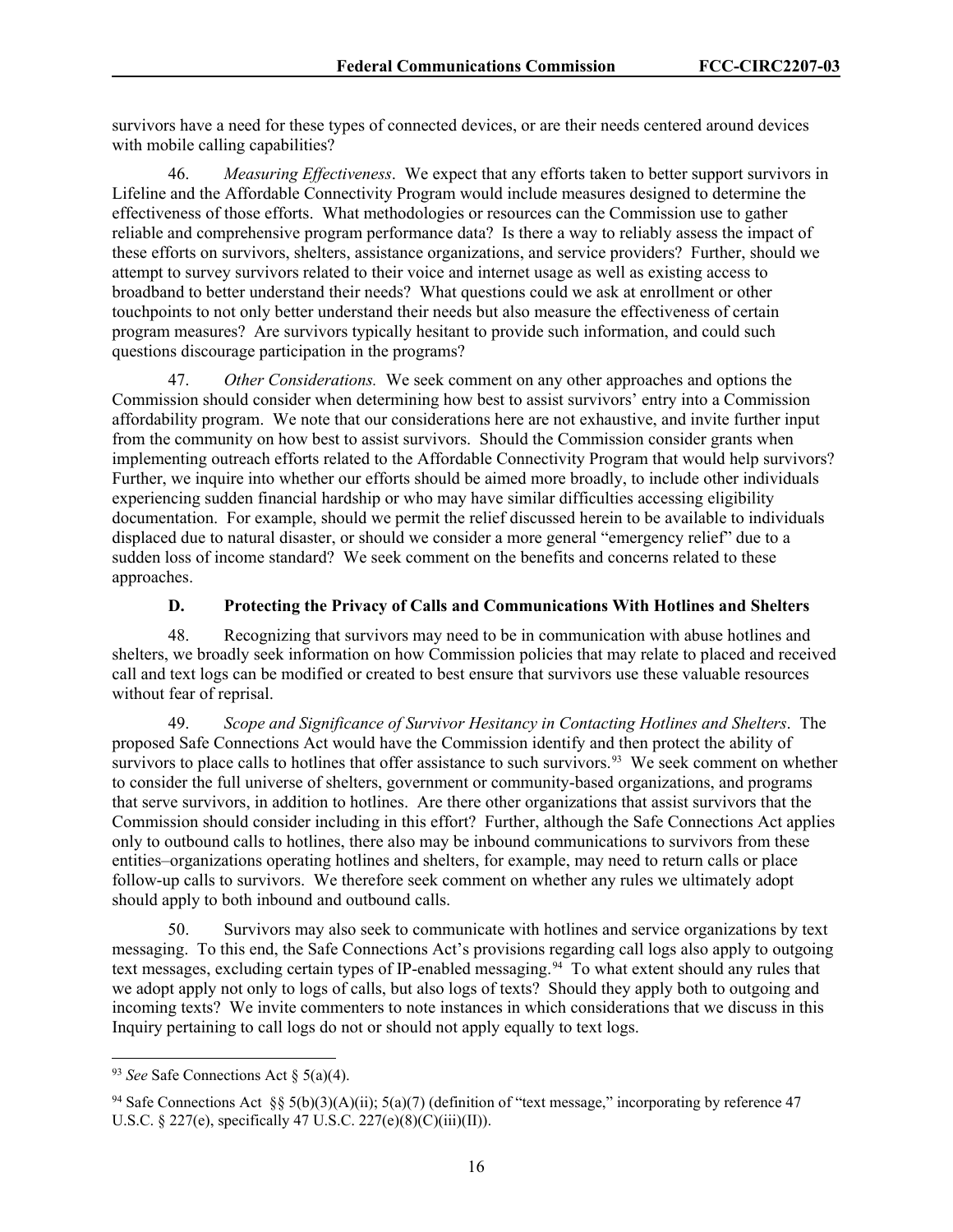51. There are many reasons that a person who is a survivor may not contact law enforcement or seek help through a hotline or by contacting a shelter.<sup>95</sup> Most pertinent to our inquiry, survivors may be deterred by the threat of an abuser using access to call and text logs to determine whether the survivor is in the process of seeking help, seeking to report, or seeking to flee. How large of a problem is survivor hesitancy in using communications service to reach out for help? We invite commenters to share information on how call and text logs, as well as any other account information, can be used to intimidate or otherwise harm survivors. Are there data available regarding the extent of the issue?

52. *Rules Regarding Call and Text Logs to Reduce Hesitancy*. We seek comment on whether survivor hesitancy to contact hotlines and shelters could be addressed by requiring service providers to omit call and text log details for calls to hotlines, return calls from the organizations running such hotlines, and calls to and from shelters. Will the ability to omit these records lessen hesitancy to contact hotlines and shelters? Would omitting those details from the call and text logs encourage survivors to seek help? How can survivors be made aware that such calls will not be present on their call and text logs? Should the list of covered hotlines be made public or have a dedicated website? What are the advantages and disadvantages of mandating that service providers omit this information from call and text logs? How easily could service providers identify such calls, and would the process of identification of specific calls to specific types of recipients raise any separate privacy concerns?

53. Today, there is a general expectation that call and text logs are complete and reflect all communications. Will service providers be reluctant to omit calls and text from logs without explicit direction? If we declined to implement a regime mandating that service providers omit certain calls from call and text logs, would there still be value in permitting service providers to voluntarily omit this information so long as each service provider does so consistently?<sup>[96](#page-17-1)</sup> Should we require an explicit request from a survivor? What are the relative advantages and disadvantages of such a regime? If we were to adopt either an obligatory or voluntary regime for omitting certain calls from call and text logs, should there be exceptions? If so, for what?

54. We also inquire about the type of organizations to include in this initiative. If the Commission were to adopt rules regarding logs for calls and texts to and from support organizations, how should such organizations be defined? Is the definition of "covered hotline" in section  $5(a)(4)$  of the Safe Connections Act useful for determining how a support organization should be defined? Should single or multi-use shelters that also serve individuals facing other challenges be included in the definition? Should government programs at state, local, and territory levels be included in the definition of what is covered, possibly using a term such as "covered organization?" If the Commission adopts an expanded definition of numbers that qualify to be omitted from call and text logs, what requirements should these organizations meet in order to be considered a covered organization? Do the organizations need to exclusively serve survivors, or a certain percentage? What percentage of the organization's services need to be related to domestic, sexual, or intimate partner violence in order for them to be a covered organization? What demonstration should we require in confirming the eligibility of a hotline or service organization? Should hotlines and community-based organizations be required to recertify or confirm their information annually or at a less frequent interval? Over time, should organizations be automatically removed from the database if they did not recertify their applications?

55. To what range of communications services should any rules that we may adopt pertaining to call and text logs apply, including telecommunications and, interconnected (or non-interconnected) voice over Internet Protocol providers, and various forms of text messaging service? We invite commenters to address policy, technical, and operational issues regarding logs for each type of service.

<span id="page-17-0"></span><sup>95</sup> *See* Anna Fagan, *Why Didn't She Call Police?*, May 11, 2020, [https://www.genesisshelter.org/why-didnt-she-call](https://www.genesisshelter.org/why-didnt-she-call-police/)[police/.](https://www.genesisshelter.org/why-didnt-she-call-police/)

<span id="page-17-1"></span><sup>&</sup>lt;sup>96</sup> As part of permitting exclusion of such calls, the Commission might encourage the industry to adopt best practices regarding call and text logs and survivors of domestic violence.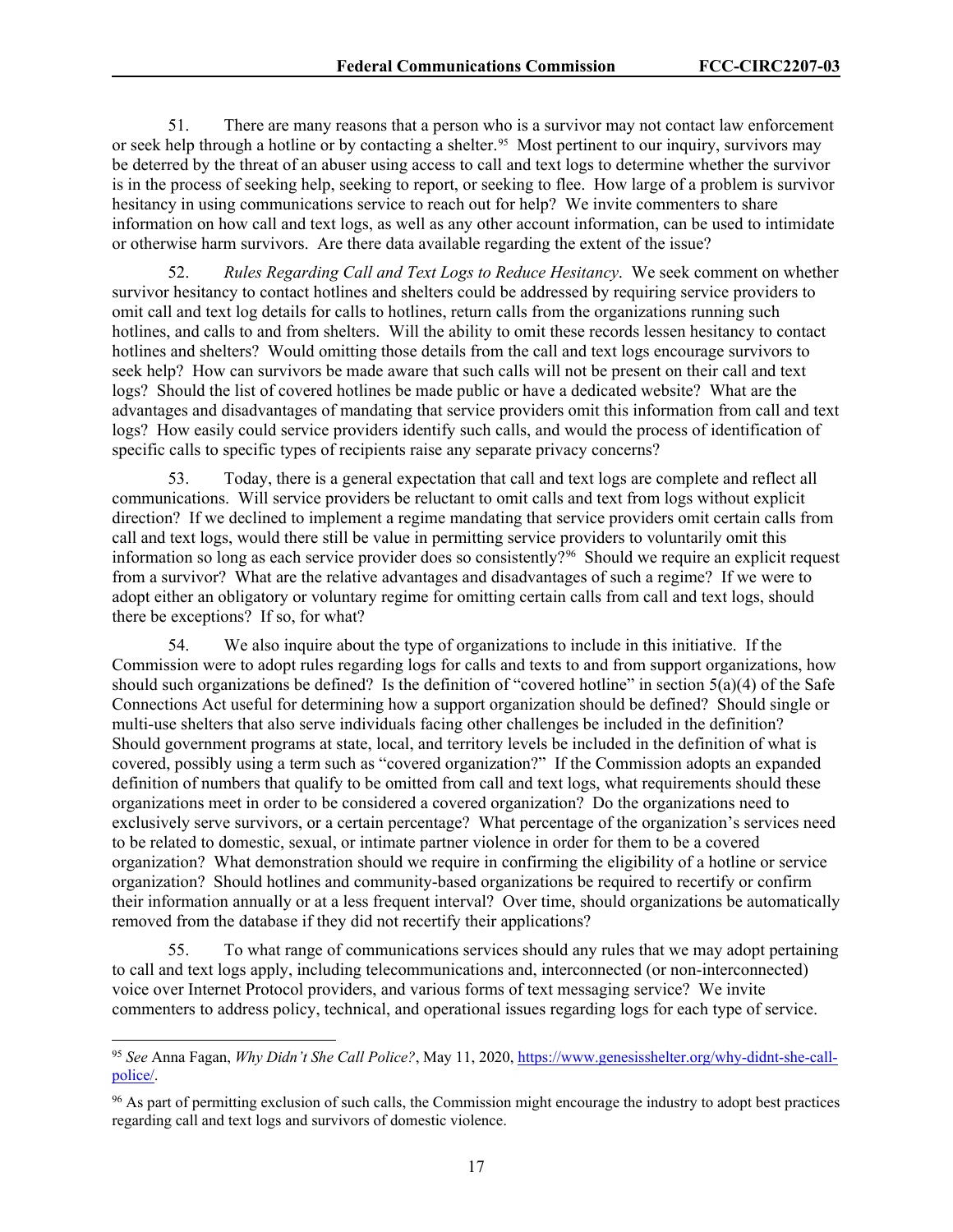56. *Implementation.* For service providers to effectively prevent pertinent calls and texts from appearing in logs, they must have access to a list of relevant telephone numbers. Should there be a centralized national database, or covered organization database? If so, how should those numbers be identified and collected and who should establish it? Who should maintain the database and how often should it be updated?<sup>97</sup> Would it be necessary to create an entirely new database or would it be possible to expand or modify an existing database? If a new database is required, should the Commission follow the same processes as it did in creating other databases? What organizations have the expertise needed to be the administrator of such a database? Should the party administering the database hotline and shelter telephone numbers to be used in implementing any rules that we may ultimately adopt first populate the database based on its own research and then accept other submissions? Should community-based organizations or governmental organizations also be permitted to submit covered hotlines and service organizations on behalf of such entities in their jurisdiction or that they represent? How frequently should the database be updated? For how long after a pertinent update should service providers be obligated to reflect such an update in their operations?<sup>98</sup> Are there other factors the Commission should consider? How should disputes regarding whether certain numbers should be listed be adjudicated and by whom? To what extent should the database, itself, be treated as confidential and how should such confidentiality be maintained? Address information for hotlines and service organizations is ordinarily considered to be very sensitive.<sup>[99](#page-18-2)</sup> Is there any reason for the database to include addresses, so long as such addresses are provided as part of initial hotline/service organization submissions and protected under Commission rules?

57. We also seek information on the enforceability of these efforts. What penalties should there be for service providers that violate any rules that we establish? Do parties have any suggestions regarding the appropriate Commission process to use in considering violations?

58. Would there be adverse effects of requiring or permitting service providers to omit certain calls from call and text logs? For example, is it possible for service providers to omit calls from customer-facing logs, but maintain such calls in internal records for use by law enforcement in criminal investigations and parties in civil proceedings?[100](#page-18-3) Should this be required? Are there any other related exceptions or allowances that we should be considering? $101$ 

59. Certain service providers do not provide consumers with call and text logs until the billing cycle has ended. We seek comment to understand whether it is possible to delete certain calls from the log, when the call details are not shared with the consumers in real time. How should providers respond to inquiries from customers about discrepancies that this may cause on their bill with regard to total call minutes? Could a survivor call a provider to request that certain calls be omitted from the call and text logs before it is posted on the bill? If that is currently an option, would the survivor face some

<span id="page-18-3"></span><sup>100</sup>*See, e.g.*, Safe Connections Act § 5(b)(3)(B)(i), (C).

<span id="page-18-0"></span><sup>&</sup>lt;sup>97</sup> We note that the Safe Communications Act presumes that the database would be updated monthly. Safe Connections Act of 2022, S. 120, 117th Cong. (as passed by the Senate, Mar. 17, 2022),  $\S$  5(b)(3)(A)(i).

<span id="page-18-1"></span><sup>&</sup>lt;sup>98</sup> For example, as a practical matter, if service providers were only expected to update their records of covered telephone numbers once per month, then they would only be obligated to reflect a database update within one month of such update.

<span id="page-18-2"></span><sup>&</sup>lt;sup>99</sup> Georgia, for example, prohibits the disclosure of addresses of domestic violence shelters in service providers' directory listings. Ga. Code Ann., § 46-5-7.

<span id="page-18-4"></span><sup>&</sup>lt;sup>101</sup> If passed, the Safe Connections Act would require the Commission to consider in its rulemaking "the ability of law enforcement agencies or survivors to access a log of calls or text messages in a criminal investigation or civil proceeding." Further, the proposed legislation would require the Commission's rulemaking to consider "(ii) the ability of providers of wireless communication services or wireline voice services to (I) identify logs that are consumer facing; and (II) omit certain consumer-facing logs, while maintaining internal records such as calls and text messages."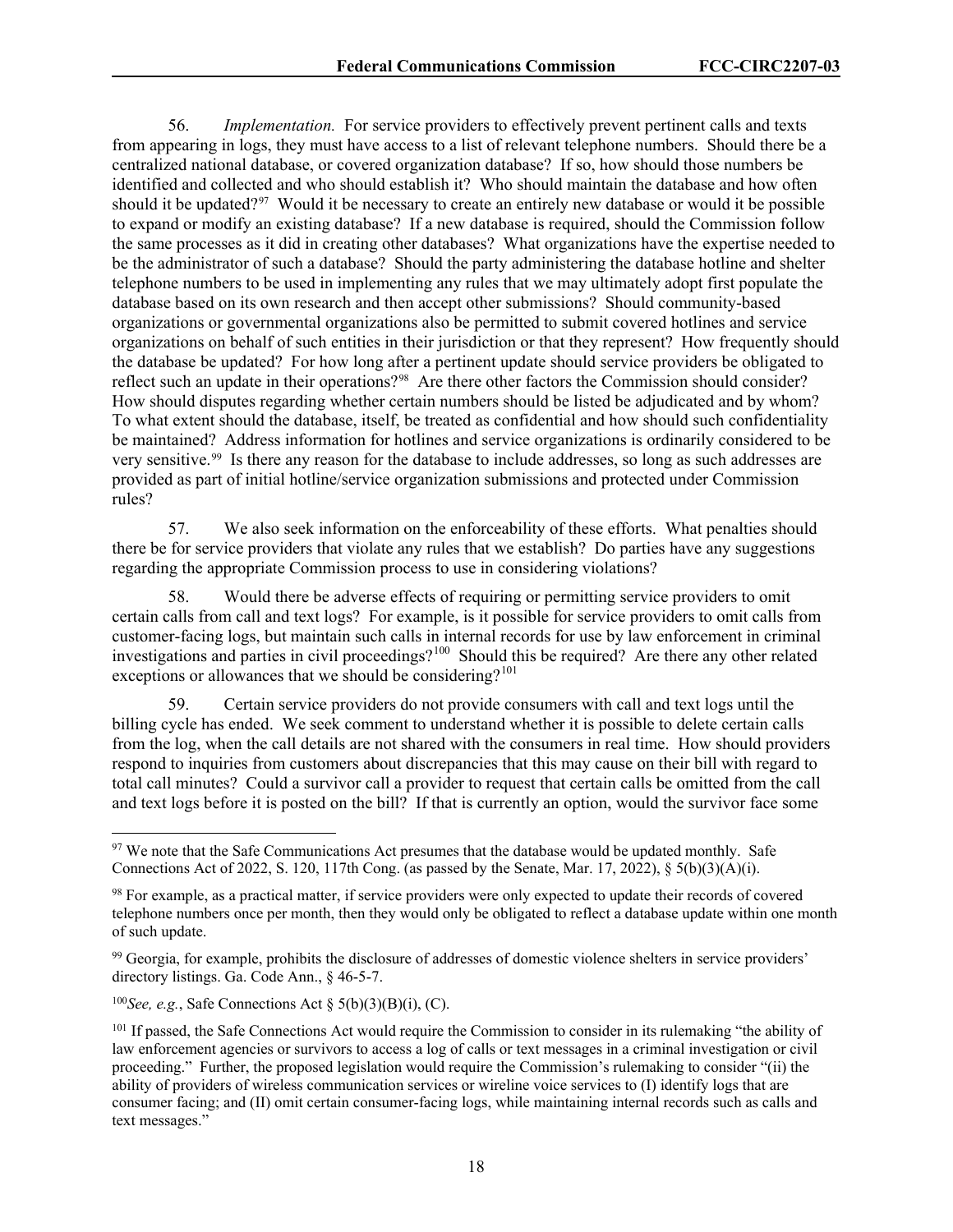barriers in requesting the omission if they are not the primary account holder? Furthermore, is it reasonable to omit calls from the bill's call and text logs (call/text detail) when they directly contribute to the amount of the bill? For example, if the consumer incurs a toll charge for calling a hotline or shelter that is out of the coverage area, how can the provider bill the consumer for the cost of that call while also omitting that call record from the call log? Are there similar concerns when calls are counted against wireless usage allowances? To what extent are there unique implementation concerns regarding text logs, perhaps related to how text logs are maintained and disseminated to users?

60. We recognize that providers may incur certain costs associated with modifying billing and records systems to incorporate these changes. We seek to understand the extent of these costs, if any, and the time providers would reasonably need to implement the necessary changes. Are there measures that the Commission could take in designing any implementation rules that could minimize such costs?

61. What other factors associated with the implementation should the Commission consider in order to protect survivors? How can we best assess how these factors may affect smaller providers?<sup>102</sup> What are some roadblocks smaller providers may face in order to implement these changes that may otherwise not occur with midsize and large service providers?

62. Finally, we seek comment on additional ways the Commission can support survivors, consistent with our legal authority. Are there other avenues we should consider to support survivors? We look forward to reviewing the record that develops from this Inquiry to inform us regarding next steps that the Commission may take.

#### **E. Legal Authority**

63. Under separate sources of legal authority,[103](#page-19-1) the Lifeline program and the Affordable Connectivity Program both require an applicant to either (1) meet an income threshold, or (2) qualify through participation in one of the qualifying means-tested Federal assistance programs. Notwithstanding any additional authority the Commission may be given if pending legislation eventually becomes law, we seek comment on our existing authority to act to support survivors in Lifeline and the Affordable Connectivity Program.

64. Does the Commission have the legal authority to undertake the actions contemplated in this Inquiry under its existing statutory authority? For Lifeline, we seek comment on whether the Commission's authority under the universal service provision of the Communications Act would permit it to provide a Lifeline benefit based on a showing of temporary financial hardship.[104](#page-19-2) Can the Commission, as it has in the past, rely on the universal service principles in the Communications Act to bolster our authority to provide Lifeline support to low-income members of this community in this way?[105](#page-19-3) Is the Commission limited to offering universal service support only to low-income survivors, or does it have authority under section 254 to provide support to survivors that are not low-income consumers as currently defined by the Lifeline program? Specifically, could the Lifeline program implement a temporary "financial hardship" threshold for program participation that may be different from the current Lifeline income requirement? Do survivors have unique needs in terms of the services they would most benefit from that may allow the Commission to act on that aspect of its statutory principle to provide "quality services"?<sup>[106](#page-19-4)</sup>

<span id="page-19-4"></span> $106$  47 U.S.C. § 254(b)(1).

<span id="page-19-0"></span><sup>102</sup> *See* Safe Connections Act § 5(b)(3)(B)(iii).

<span id="page-19-1"></span><sup>103</sup> *See* 47 U.S.C. §§ 254, 1752; *see also* 47 CFR § 54.409.

<span id="page-19-2"></span><sup>104</sup> *See* 47 U.S.C. § 254(b).

<span id="page-19-3"></span><sup>105</sup> *See, e.g.*, *Connect America Fund et al.*, WC Docket No. 10-90 *et al.*, Report and Order and Further Notice of Proposed Rulemaking, 26 FCC Rcd 17663, 17686, para. 65 (2011) (describing how the Commission has a "mandatory duty" to advance principles outlined in 47 U.S.C. 254(b)).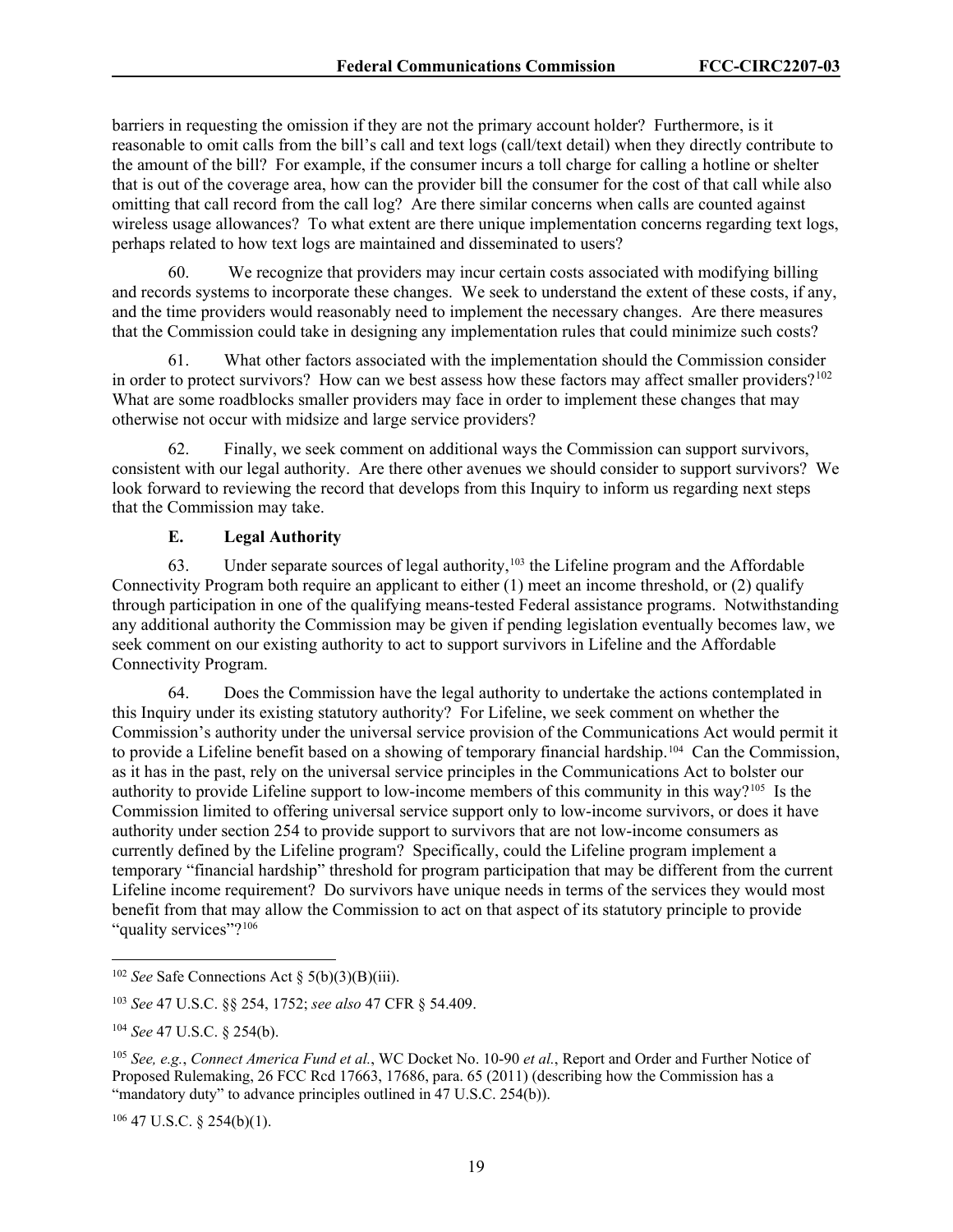65. Unlike in the Lifeline program, the eligibility requirements for the Affordable Connectivity Program are set by statute.<sup>107</sup> Does the Commission have the authority under the Infrastructure Act to adopt measures consistent with the goal of achieving greater access for survivors of without further action by Congress? Does the Commission have legal authority to implement an eligibility standard for the Affordable Connectivity Program that is based on temporary "financial hardship"?

66. Under what legal authority would the Commission adopt any rules pertaining to service providers' call logs, either provided online or delineated on monthly bills? Are there special considerations with respect to calls to which separate charges are assessed, such as toll calls (perhaps to local shelters) and per-minute wireless charges (or deductions against usage allowances)? How does the analysis of our legal authority change if, rather than prohibiting service providers from making certain call log entries available, we were to merely *permit* service providers to selectively exclude such entries from call logs, perhaps as a best practice? What are potential sources of legal authority, including Title I; section 201(b) of the Act, perhaps in conjunction with the Commission's purpose under section 1 to promote "safety of life;" Title III (sections 301, 303, 307, 309, or 316); or other relevant statutory authority?[108](#page-20-1)

67. To what extent do these jurisdictional considerations apply to text messaging? Does the answer depend on the type of text message, such as whether it is delivered over an IP-based platform?

#### **F. Equity Considerations**

68. The Commission, as part of its continuing effort to advance digital equity for all,<sup>[109](#page-20-2)</sup> including people of color, persons with disabilities, persons who live in rural or Tribal areas, and others who are or have been historically underserved, marginalized, or adversely affected by persistent poverty or inequality, invites comment on any equity-related considerations<sup>[110](#page-20-3)</sup> and benefits (if any) that may be associated with the proposals and issues discussed herein. Specifically, we seek comment on how our proposals may promote or inhibit advances in diversity, equity, inclusion, and accessibility, as well the scope of the Commission's relevant legal authority.

### **IV. PROCEDURAL MATTERS**

69. *Ex Parte Rules*. This proceeding shall be treated as a "permit-but-disclose" proceeding in accordance with the Commission's *ex parte* rules.<sup>111</sup> Persons making *ex parte* presentations must file a

<span id="page-20-3"></span><sup>110</sup> The term "equity" is used here consistent with Executive Order 13985 as the consistent and systematic fair, just, and impartial treatment of all individuals, including individuals who belong to underserved communities that have been denied such treatment, such as Black, Latino, and Indigenous and Native American persons, Asian Americans and Pacific Islanders and other persons of color; members of religious minorities; lesbian, gay, bisexual, transgender, and queer (LGBTQ+) persons; persons with disabilities; persons who live in rural areas; and persons otherwise adversely affected by persistent poverty or inequality. *See* Exec. Order No. 13985, 86 Fed. Reg. 7009, Executive Order on Advancing Racial Equity and Support for Underserved Communities Through the Federal Government (Jan. 20, 2021).

<span id="page-20-4"></span><sup>111</sup> 47 CFR § 1.1200(a). Although the rules do not generally require *ex parte* presentations to be treated as "permit but disclose" in Notice of Inquiry proceedings, *see* 47 CFR § 1.1204(b)(1), we exercise our discretion in this instance, and find that the public interest is served by making *ex parte* presentations available to the public, in order to encourage a robust record. *See id.* § 1.1200(a).

<span id="page-20-0"></span><sup>107</sup> *See* 47 U.S.C. § 1752(a)(6).

<span id="page-20-1"></span><sup>108</sup> 47 U.S.C. §§ 151, 301, 303, 307, 309, 316.

<span id="page-20-2"></span><sup>109</sup> Section 1 of the Communications Act of 1934 as amended provides that the FCC "regulat[es] interstate and foreign commerce in communication by wire and radio so as to make [such service] available, so far as possible, to all the people of the United States, without discrimination on the basis of race, color, religion, national origin, or sex." 47 U.S.C. § 151.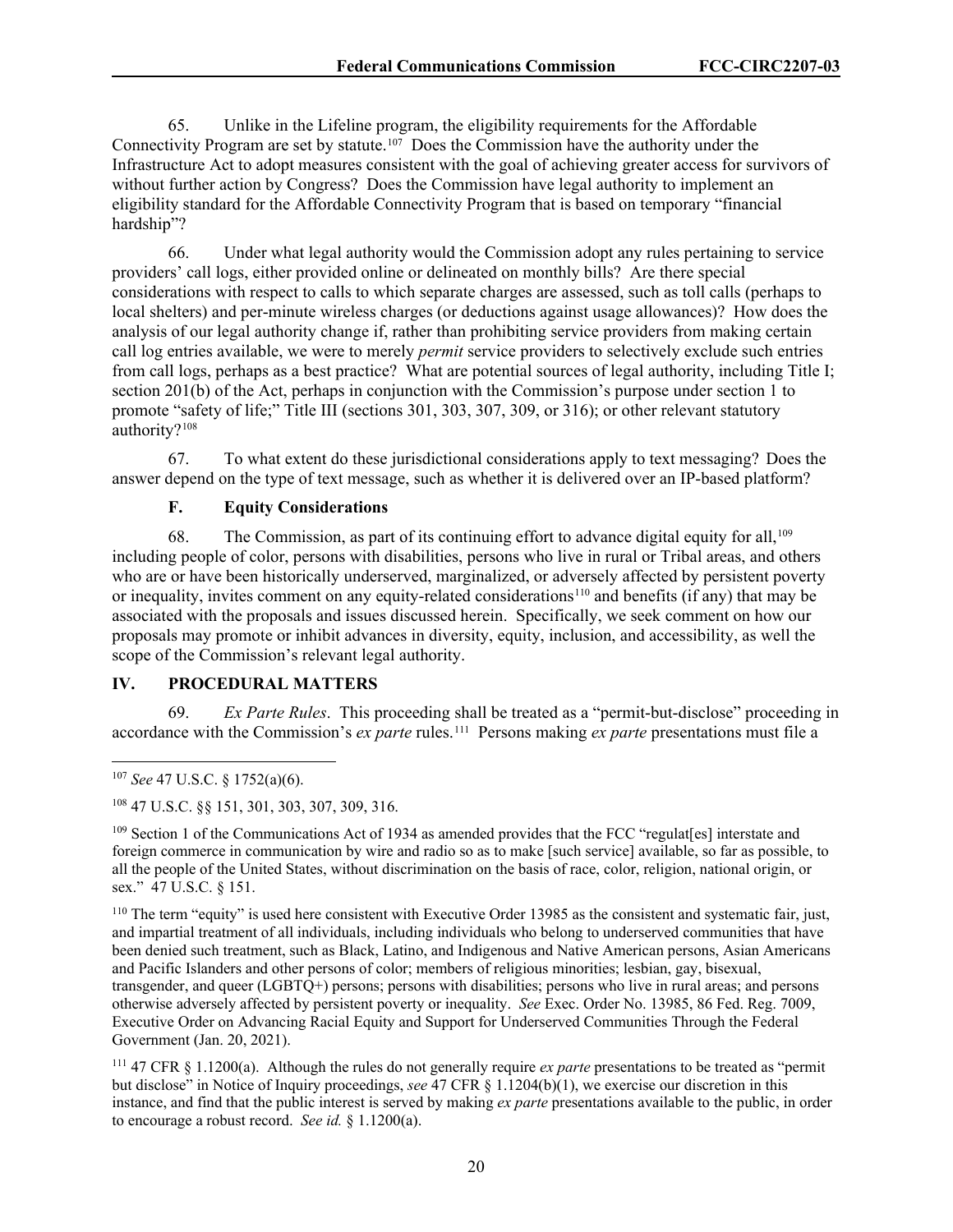copy of any written presentation or a memorandum summarizing any oral presentation within two business days after the presentation (unless a different deadline applicable to the Sunshine period applies). Persons making oral *ex parte* presentations are reminded that memoranda summarizing the presentation must (1) list all persons attending or otherwise participating in the meeting at which the *ex parte*  presentation was made, and (2) summarize all data presented and arguments made during the presentation. If the presentation consisted in whole or in part of the presentation of data or arguments already reflected in the presenter's written comments, memoranda, or other filings in the proceeding, the presenter may provide citations to such data or arguments in his or her prior comments, memoranda, or other filings (specifying the relevant page and/or paragraph numbers where such data or arguments can be found) in lieu of summarizing them in the memorandum. Documents shown or given to Commission staff during *ex parte* meetings are deemed to be written *ex parte* presentations and must be filed consistent with Rule 1.1206(b), 47 CFR § 1.1206(b). Participants in this proceeding should familiarize themselves with the Commission's *ex parte* rules.

70. *Comment Filing Procedures.* Pursuant to sections 1.415 and 1.419 of the Commission's rules, 47 CFR §§ 1.415, 1.419, interested parties may file comments and reply comments on or before the dates indicated on the first page of this document. Comments may be filed using the Commission's Electronic Comment Filing System (ECFS) or by paper. All filings must be addressed to the Commission's Secretary, Office of the Secretary, Federal Communications Commission.

- Electronic Filers: Comments may be filed electronically by accessing ECFS at https://www.fcc.gov/ecfs.
- **Paper Filers: Parties who choose to file by paper must file an original and one copy of each** filing. Paper filings can be sent by hand or messenger delivery, by commercial overnight courier, or by first-class or overnight U.S. Postal Service mail.
	- **Effective March 19, 2020, and until further notice, the Commission no longer accepts any** hand or messenger delivered filings. This is a temporary measure taken to help protect the health and safety of individuals, and to mitigate the transmission of COVID-19.[112](#page-21-0)
	- Commercial overnight mail (other than U.S. Postal Service Express Mail and Priority Mail) must be sent to 9050 Junction Drive, Annapolis Junction, MD 20701.
	- U.S. Postal Service first-class, Express, and Priority mail must be addressed to 45 L Street NE, Washington, D.C. 20554.

71. *Availability of Documents*. Comments, reply comments, and *ex parte* submissions will be publicly available online via ECFS. These documents will also be available for public inspection during regular business hours in the FCC Reference Information Center, when FCC Headquarters reopen to the public.

72. *People with Disabilities*. To request materials in accessible formats for people with disabilities (braille, large print, electronic files, audio format), send an e-mail to fcc504@fcc.gov or call the Consumer & Governmental Affairs Bureau at 202-418-0530 (voice), 202-418-0432 (tty).

73. *Further Information*. For additional information on this proceeding, contact Nicholas Page of the Telecommunications Access Policy Division at Nicholas.Page@fcc.gov.

# **V. ORDERING CLAUSES**

74. Accordingly, IT IS ORDERED, pursuant to the authority contained in Sections 1, 4(i), 4(j), 254 and 403 of the Communications Act of 1934, as amended, 47 U.S.C §§ 151, 154(i), 154(j), 254

<span id="page-21-0"></span><sup>112</sup> *See FCC Announces Closure of FCC Headquarters Open Window and Change in Hand-Delivery Policy*, DA 20- 304, Public Notice, 35 FCC Rcd 2788 (2020), https://www.fcc.gov/document/fcc-closes-headquarters-openwindow-and-changes-hand-delivery-policy.